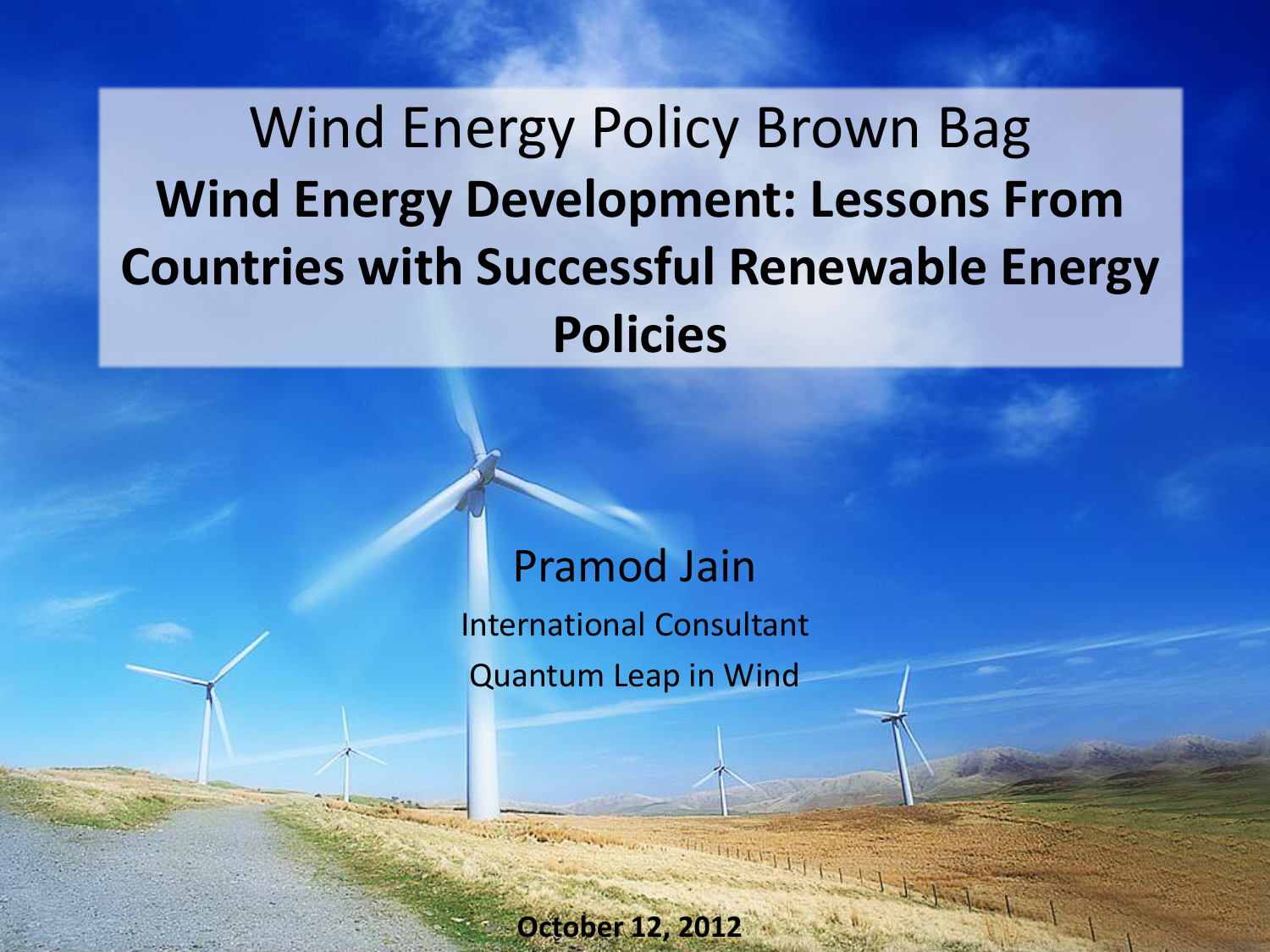

#### Agenda

- **Overview of Policies**
- Experiences in various countries
- Lessons learned
- Key Success Factors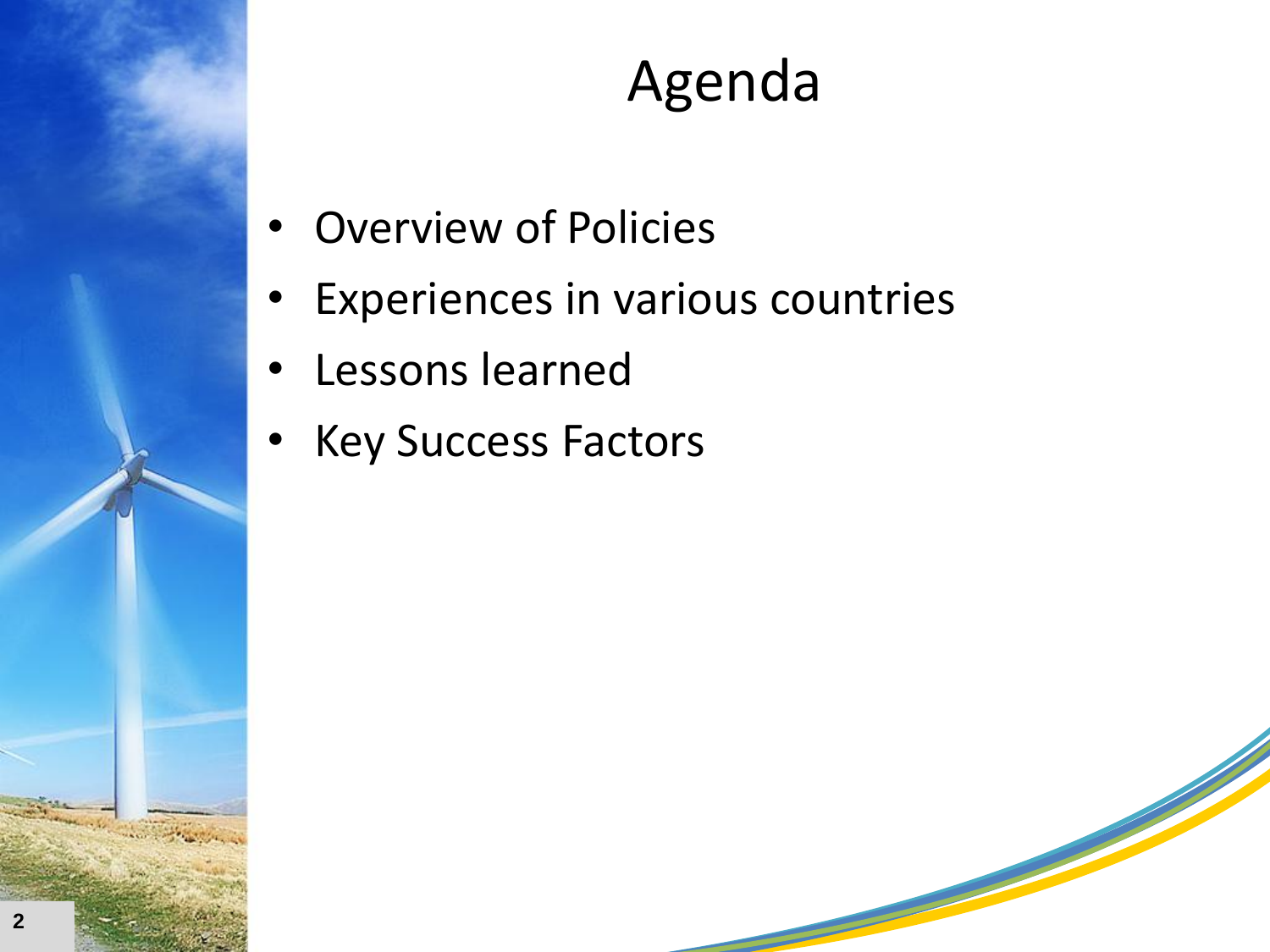# Need for Policies

- Promote renewable energy:
	- Energy security: Indigenous and inexhaustible
	- Clean air
	- Zero use of water
	- Climate change
- Take out the "new technology" risk
- Allow RE to compete in marketplace that does not price the above benefits properly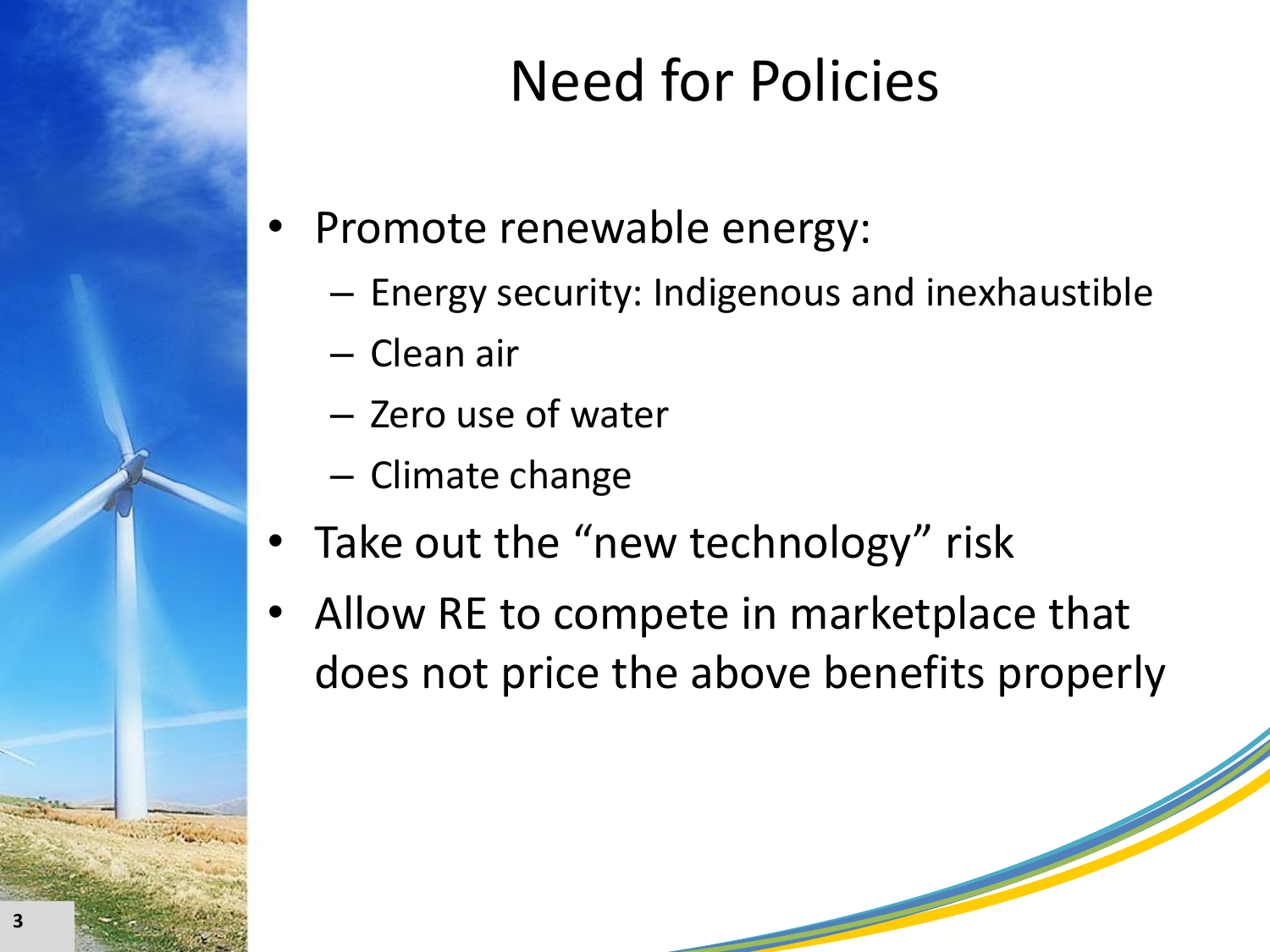#### RE Policies

- Feed-in Tariff
- Market-based
	- Renewable Portfolio Obligations
	- Renewable Energy Credits
	- Reverse Auctions
- Tax-based Incentives
	- Accelerated depreciation
	- Production Tax Credit
	- Investment Tax Credit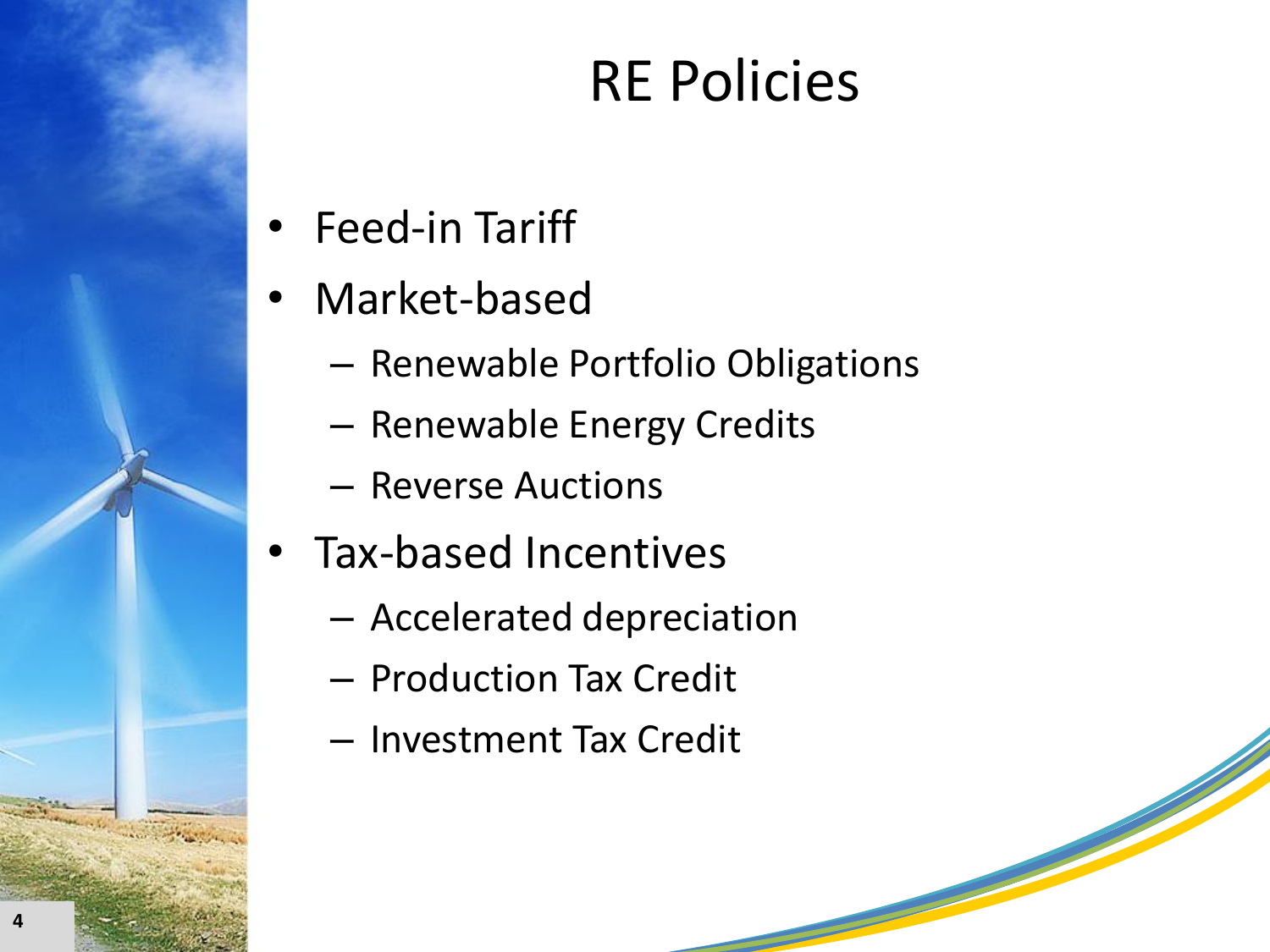# Feed-in Tariff

- Published tariff
- Computed based on cost--Non-competitive, fixed-price, technology specific, resource density specific
- Standard contract for the life of the energy generating facility
- Widely used mechanism to promote renewable energy, in particular wind energy
- In countries with successful wind policies, FiT has been adjusted multiple times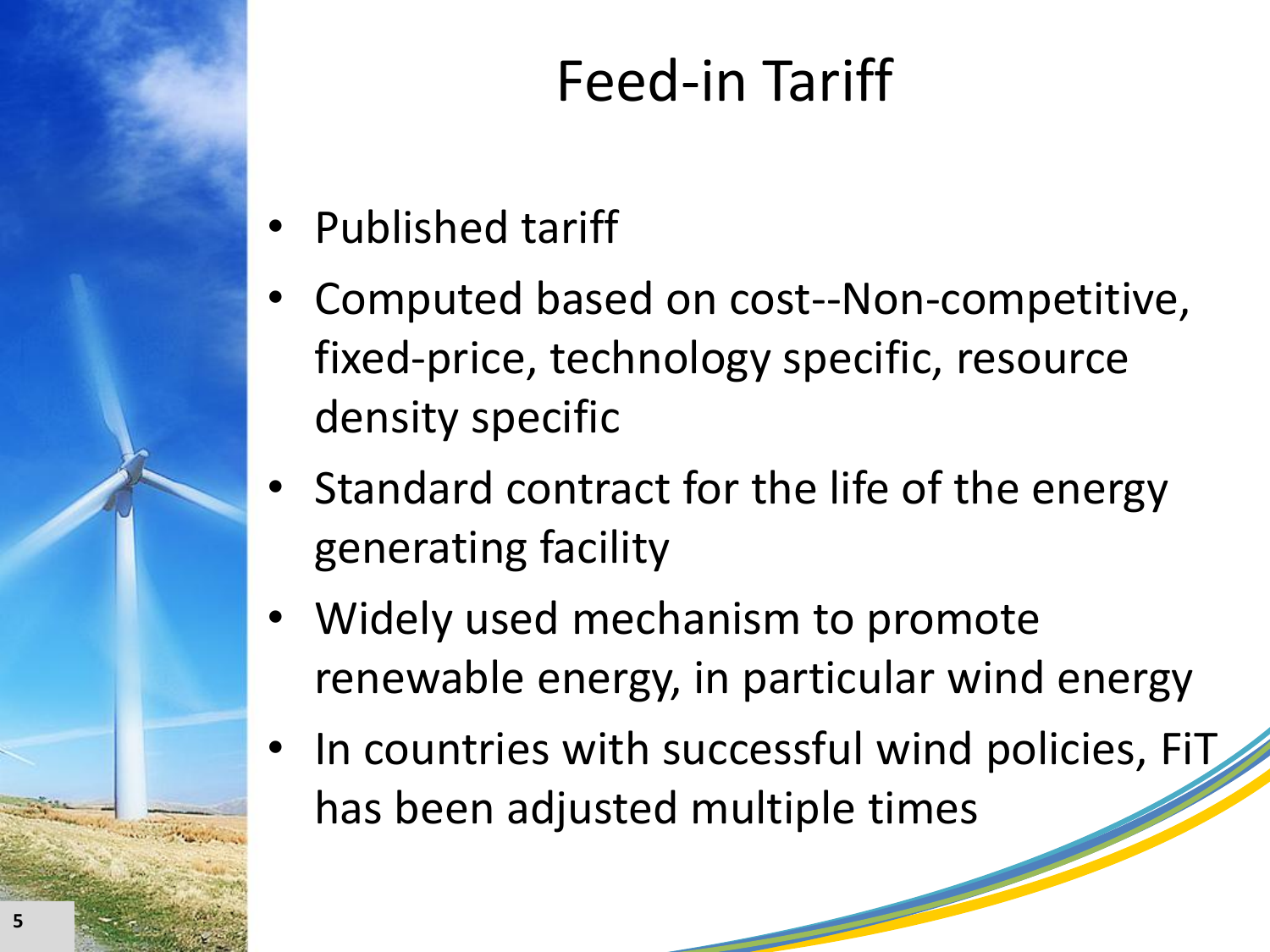#### RE Policies



Note: Almost all countries apply some type of fiscal or financial incentive in parallel to price or quota based mechanisms.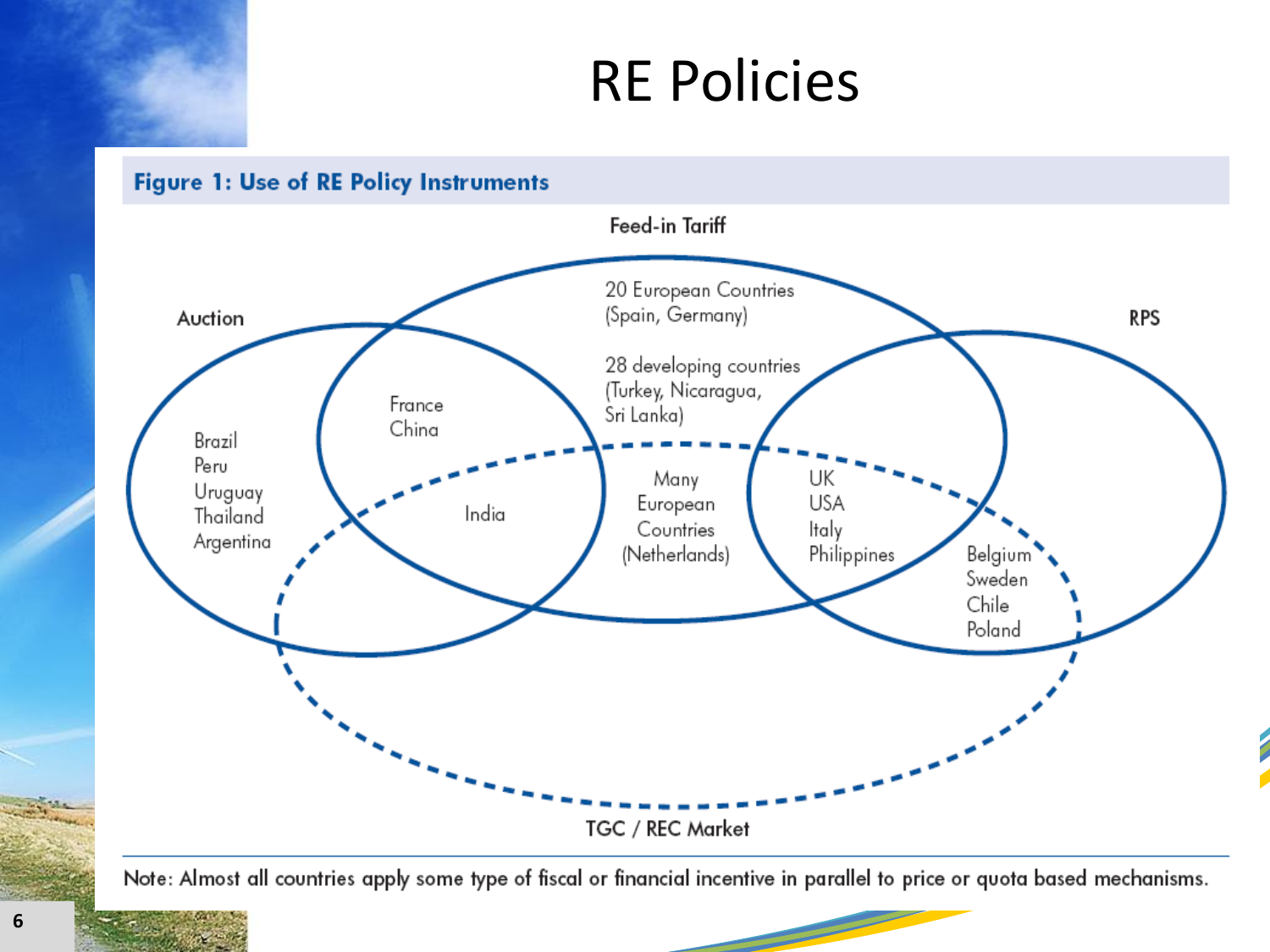

# **Types of Market-Based Policies**

- Renewable Portfolio Obligations (RPO) and Renewable Energy Credits (REC)
- **Auction**
- Renewable energy sale to wholesale electricity market
- Bilateral contracts with large consumers of electrical energy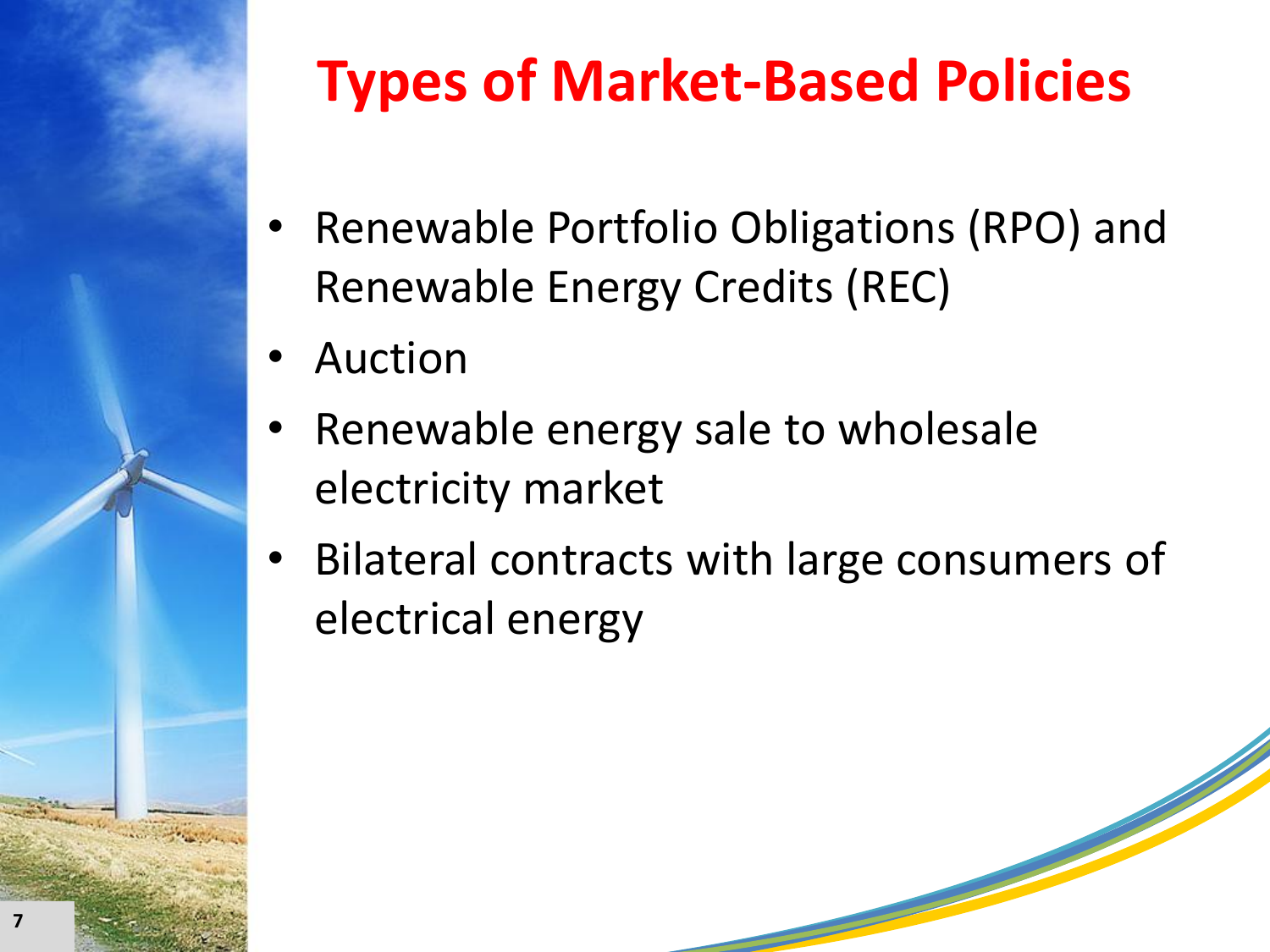# Renewable Portfolio Obligations & Renewable Energy Credits

- RPO is a policy that mandates the electric utility companies to purchase certain percentage of electrical energy from renewable energy sources.
- RPO takes the form of goals like: 15% of renewable energy by 2015 and 20% by 2020.
- Why is this approach market-based?
	- The reason is it forces the electric utility companies to purchase the "most efficient" renewable energy from the market. Most efficient means a combination of high reliability, low variability and low cost.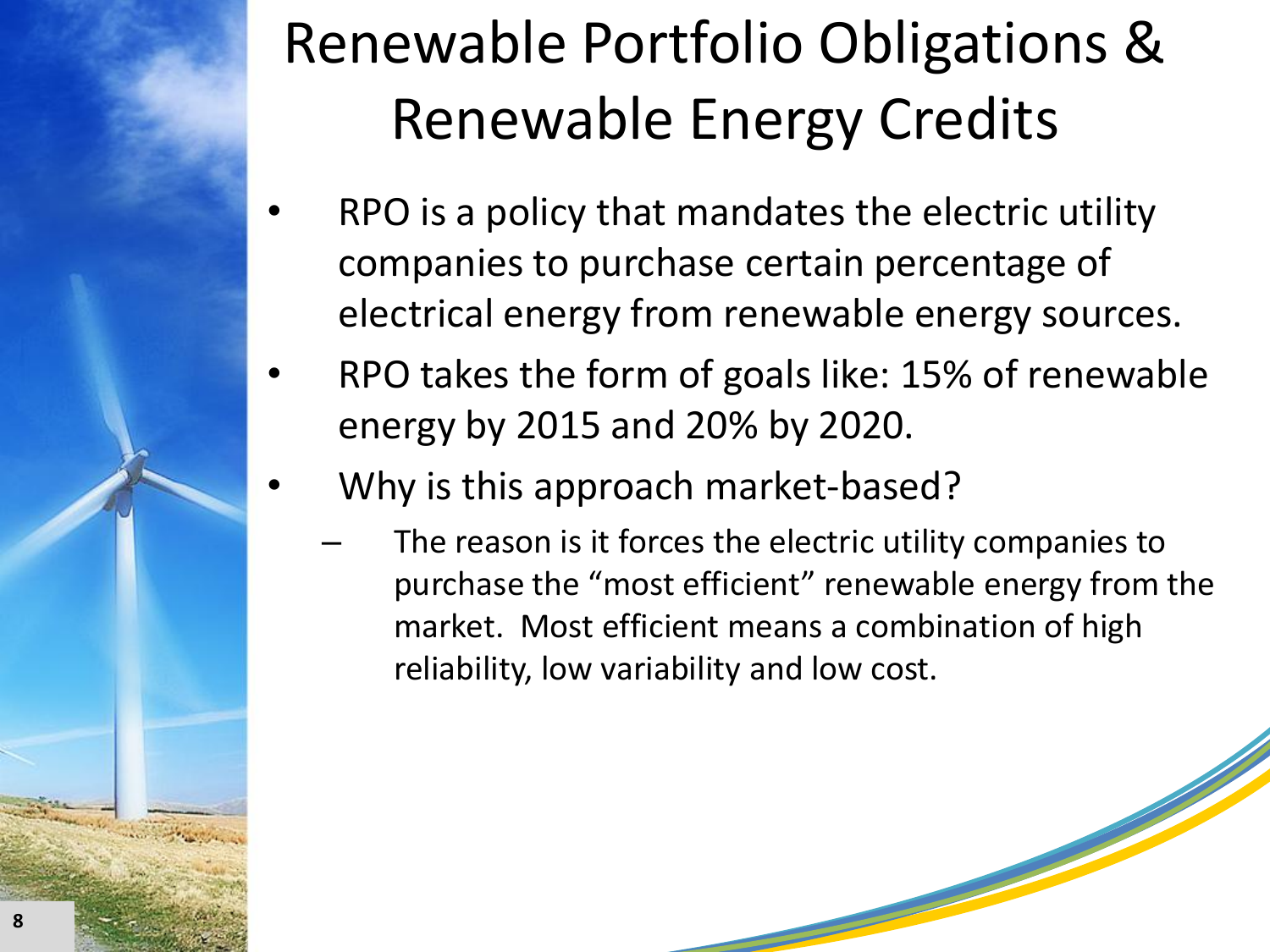# Renewable Portfolio Obligations & Renewable Energy Credits

- RPO is also called Renewable Portfolio Standard (RPS)
- A utility may choose to purchase Renewable energy credits (REC) if it cannot meet the RPS obligation
- RECs are tradable certificates earned by renewable energy generators for electricity production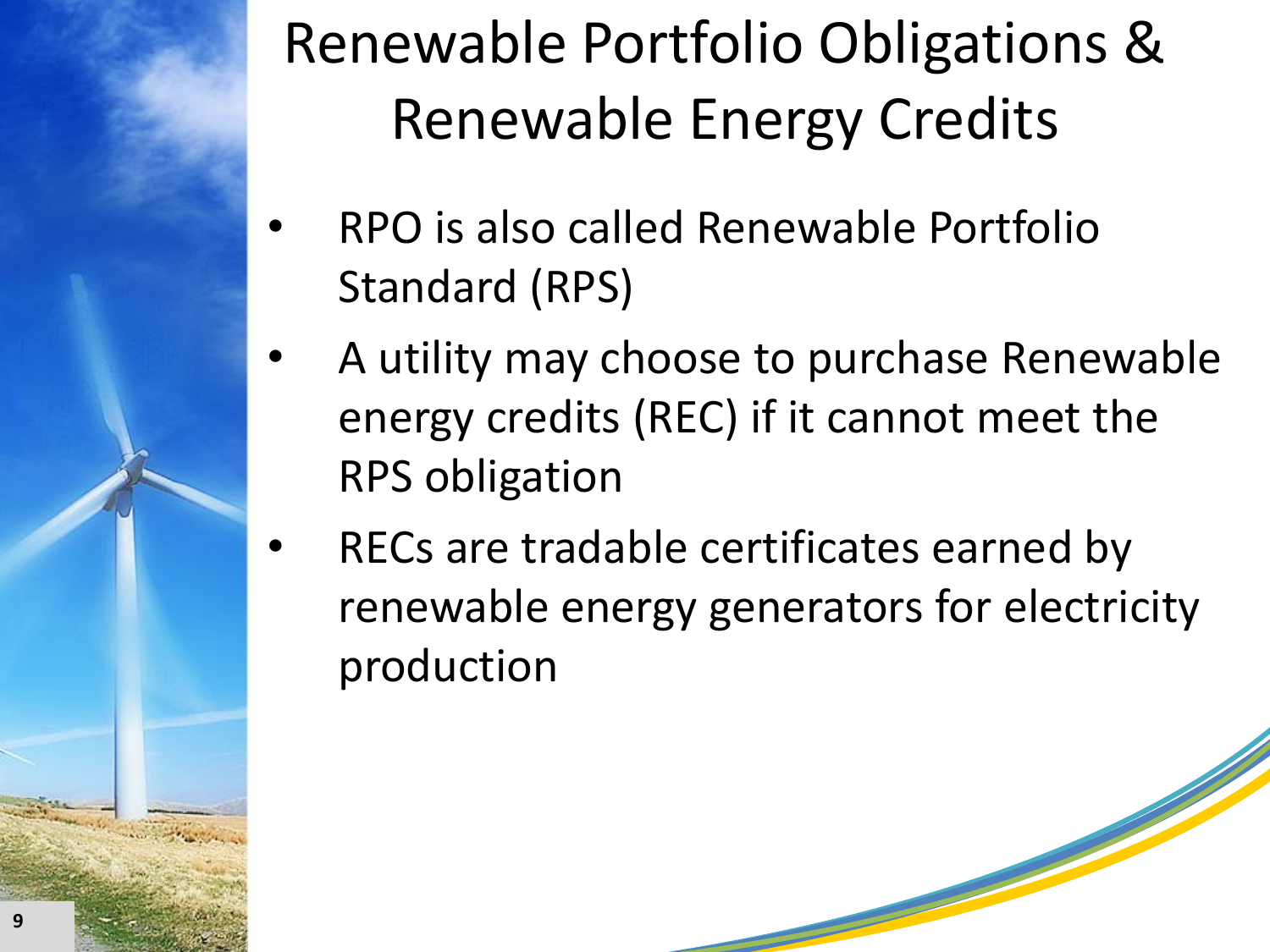#### Auction

- Reverse auction is a mechanism for bidding
- Government or Utility company announces its intent to buy certain amount of wind energy from a region
- It is a competitive method to seek the most cost effective project from a pool of developers in a region
- Two types of reverse auction:
	- Lowest delivered price for energy
	- Lowest total install cost
- An electricity auction increases the competition and transparency
- Developed power markets with a large number of buyers and sellers in sound financial standing are more conducive to competition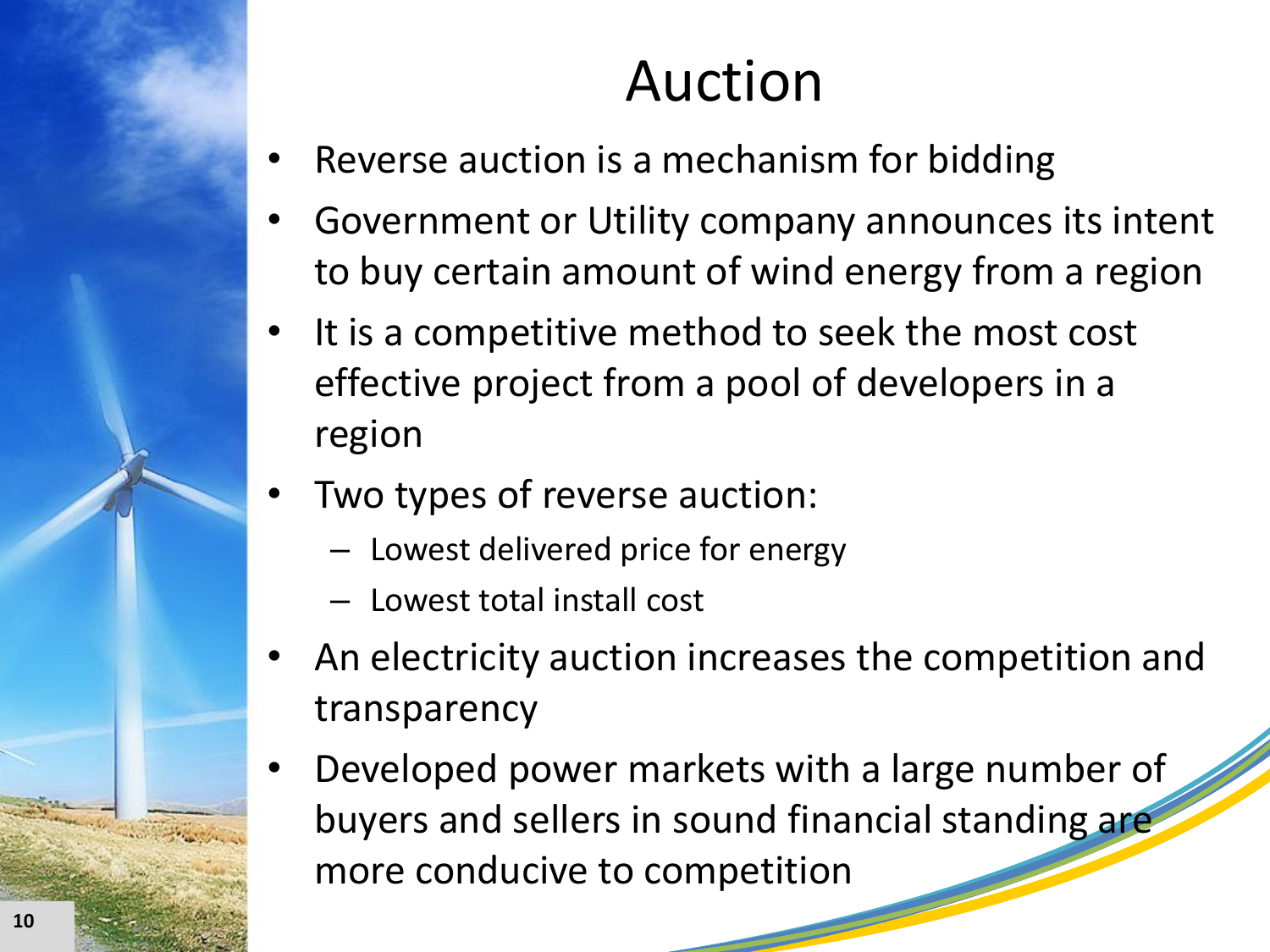#### Renewable energy sale to wholesale electricity market

- Allowing RE projects to sell into a wholesale electricity market
- This is applicable in countries with both conditions:
	- Established wholesale market
	- Average wholesale price that is higher than average cost of production of RE.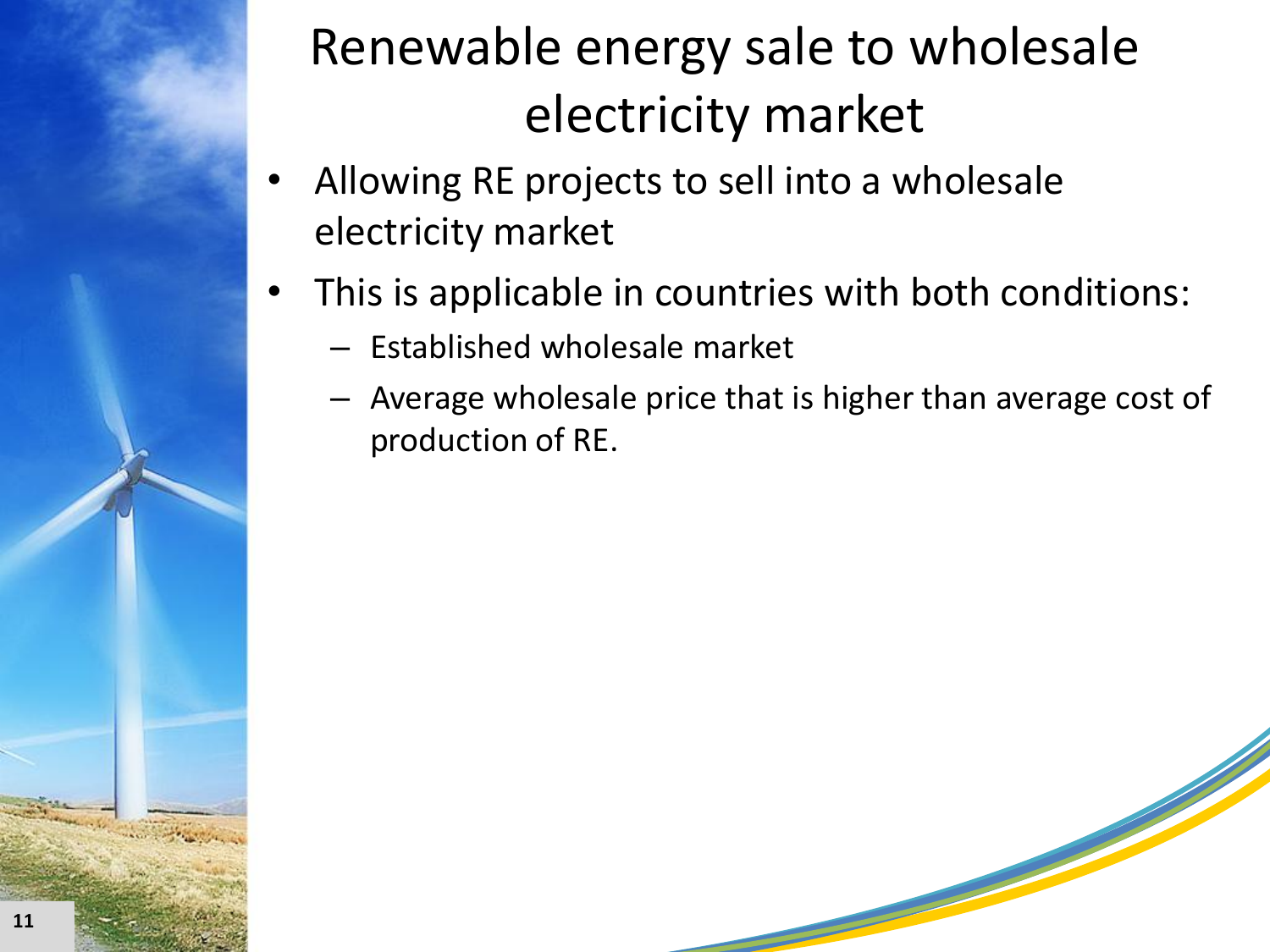#### Bilateral contracts with large consumers of electrical energy

- Allowing RE projects to sign bilateral contracts with large electricity consumers
- Such a model requires:
	- Deregulated electricity market in which a large consumer of electricity can buy from any generation source
	- Transparent and predictable transmission and distribution tariff.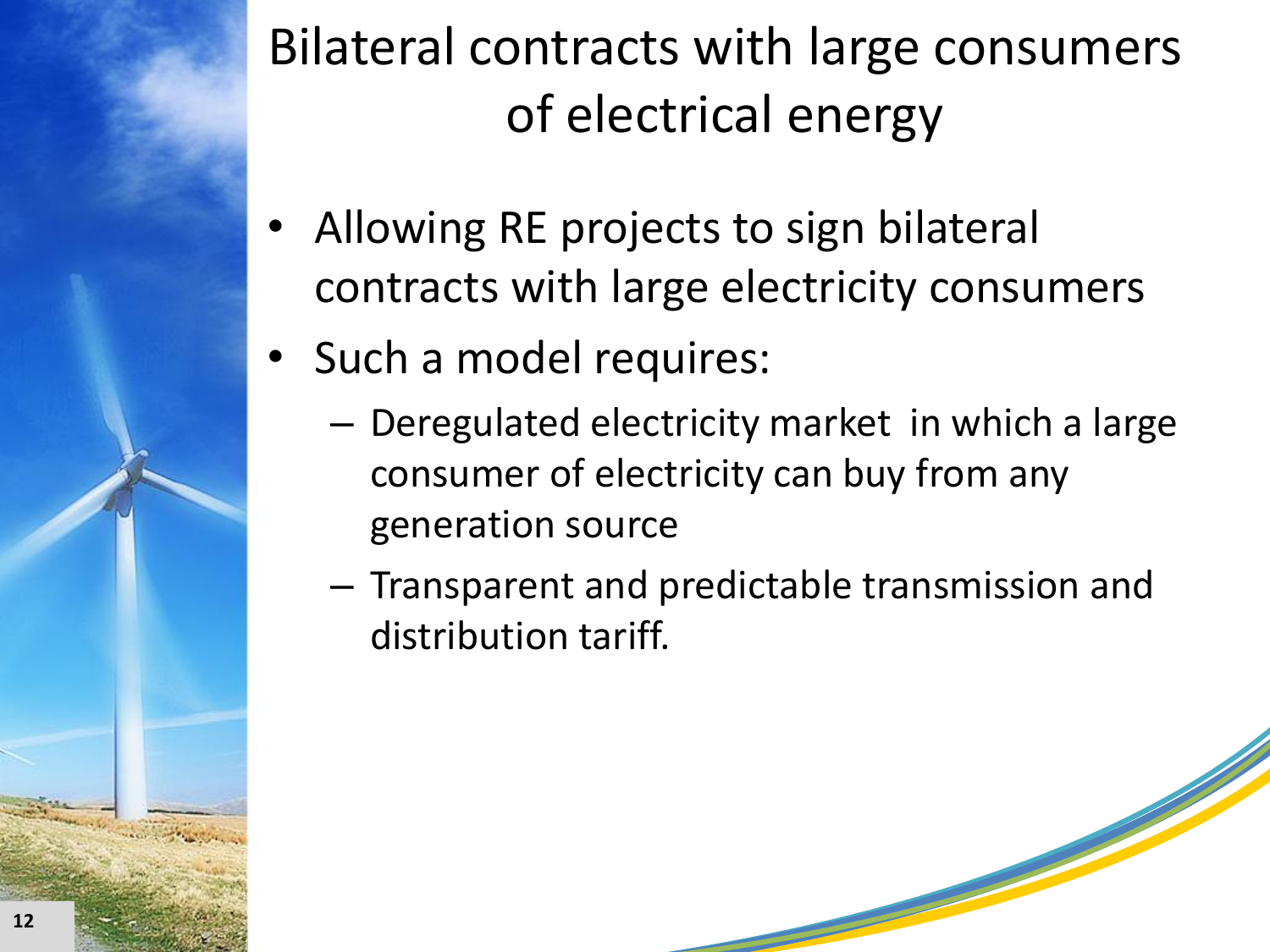# **Tax-Based Policies**

- Accelerated Depreciation
	- Reduction in taxable income
	- Tax-equity investors or offset tax liability of parent company
- Production Tax Credit
	- Credits accrue for each kWh of RE
- Investment Tax Credit
	- Credits accrue based on amount of investment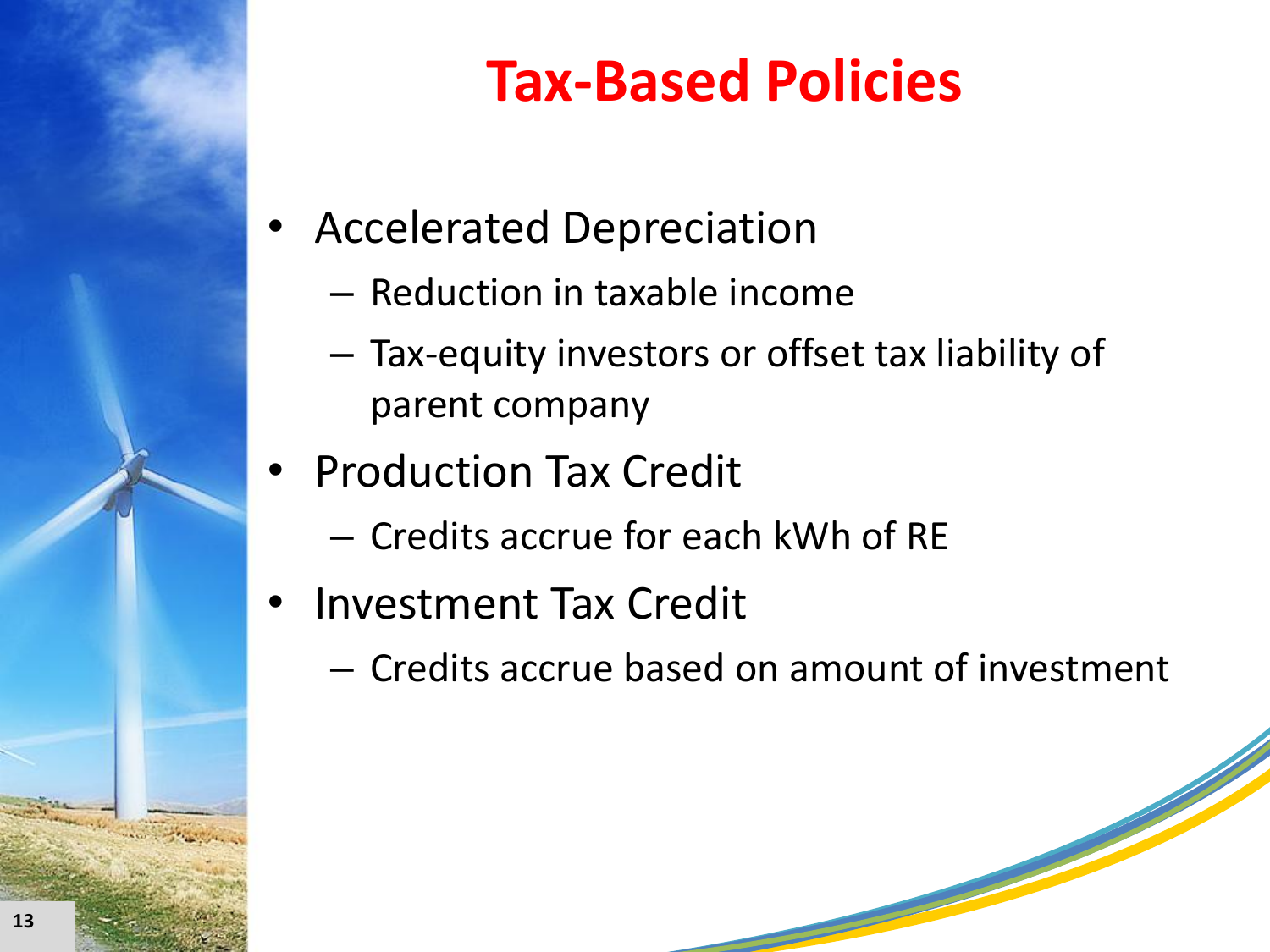#### Experiences in UK

- Non-Fossil Fuel Obligations (NFFO) obligated utilities to purchase renewable energy at a premium
	- Introduced in 1990 and stayed in effect until 1998
	- **Auction based; no targets for renewable**
	- Premium was funded by a fossil fuel levy.
	- Four auctions for 600MW, 1000MW, 1500MW & 1177MW
- NFFO did not have penalties for companies that won bids, but did not start a wind project
	- Unutilized capacity
	- Companies were bidding low with impunity, sometimes to block competitors
	- There is general agreement that if NFFO had a penalty for non-performance, it would have been a good mechanism

Source for country experiences: History of Policy Development for Wind Energy, GWEC & IRENA, April 2012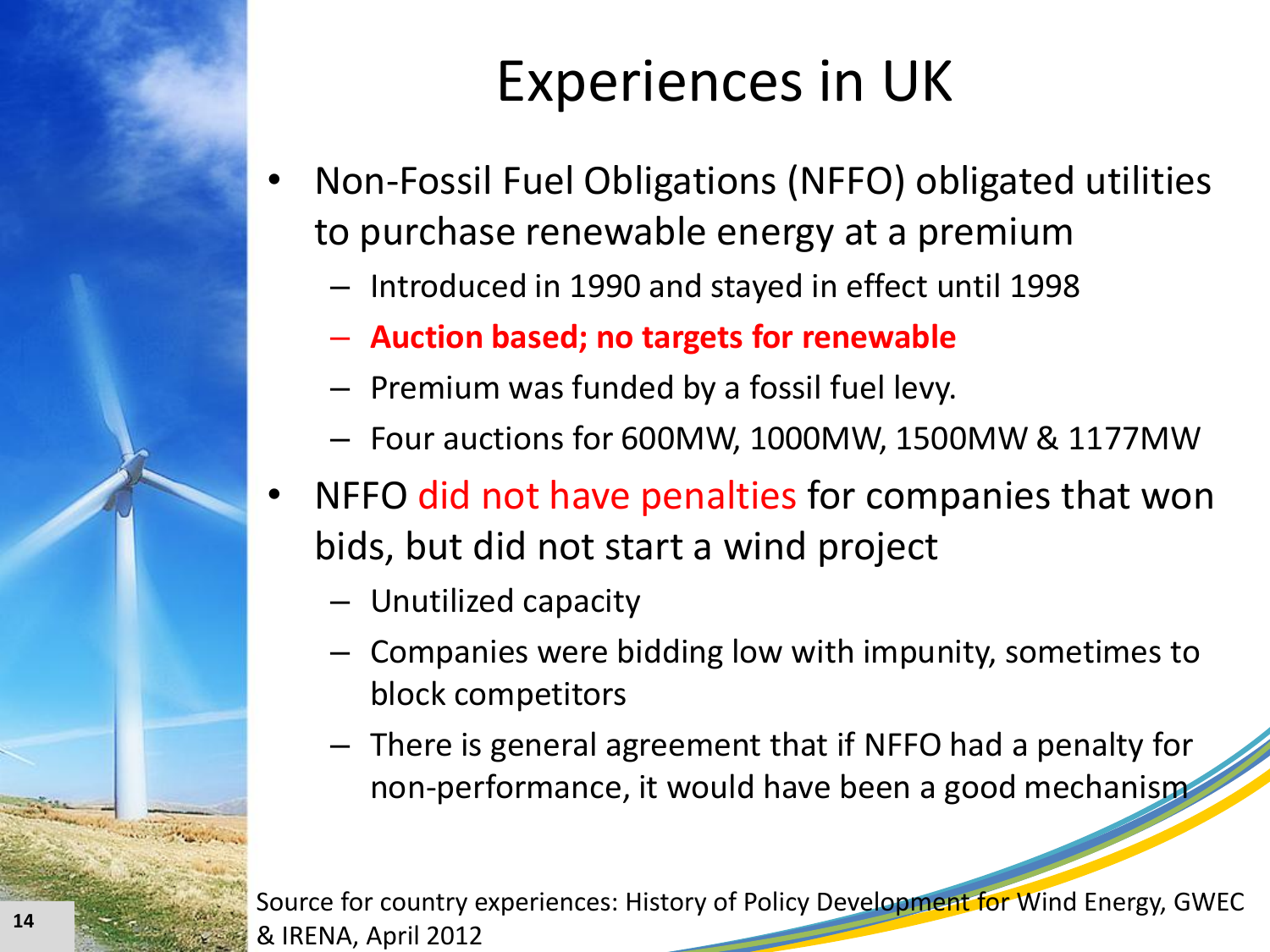#### Experiences in UK

- Since 2002, Renewable Obligations (RO) have taken the place of NFFO
- Target: 10% by 2010
- It mandates all distribution companies to supply set percentage of electricity to consumers from renewable sources
- RE projects generate Renewable Obligation Certificates (ROCs), which are tradable
- This quota-based market model has proved to be more successful, with growth to 7% of electricity from renewable energy versus 3% before the RO.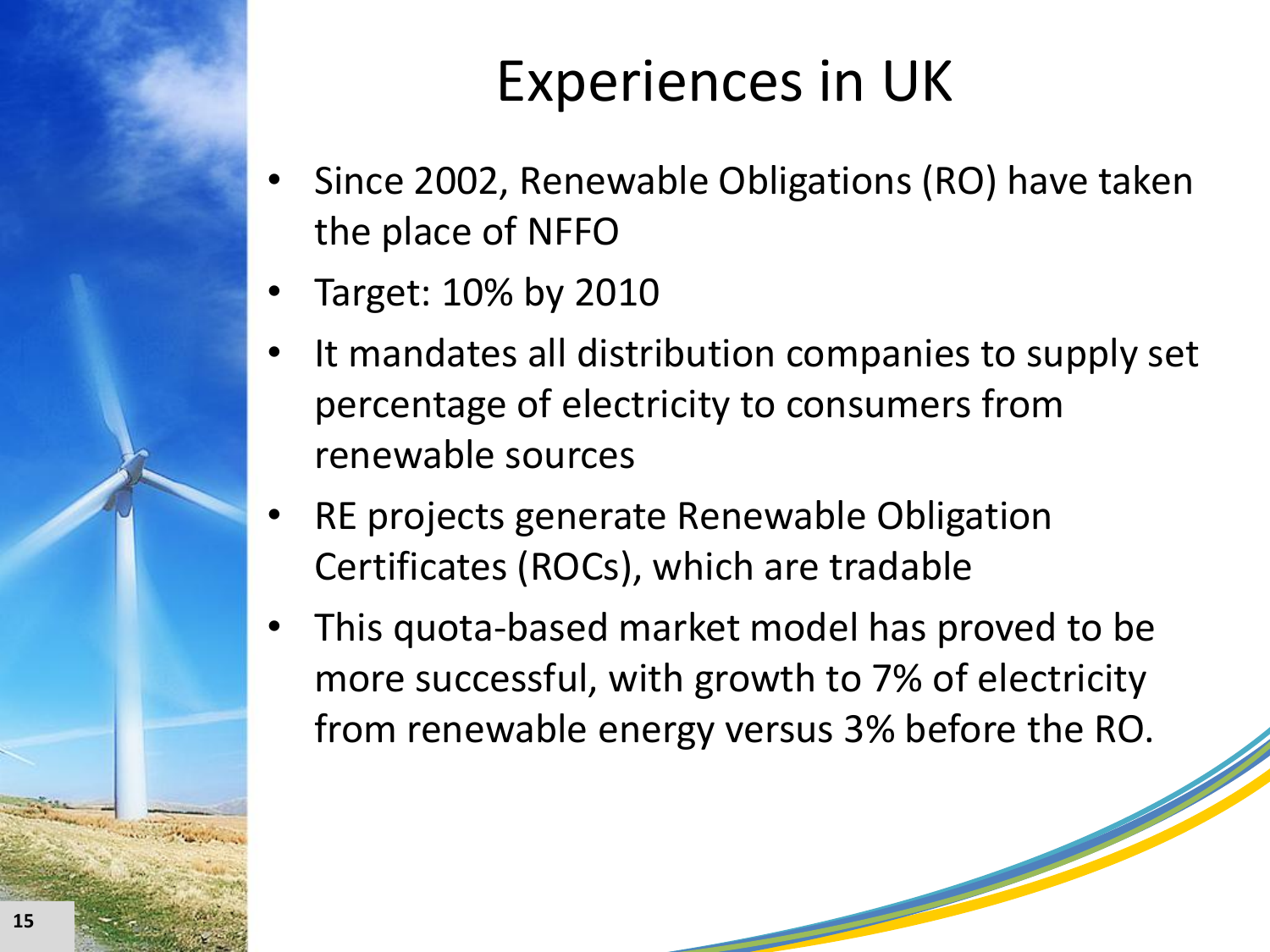# Experiences in Brazil

- Started with The Programme of Incentives for Alternative Electricity Sources (PROINFA) in April 2002
	- 1,100MW was assigned under this Feed-in Tariff scheme with a deadline of 2008
	- Not successful because of:
		- Complex and highly bureaucratic permitting process and procedures to obtain or renew environmental licenses
		- Problems and delays in obtaining the Declaration of Public Utility (DUP) for projects
		- Difficulty in connecting to the grid, particularly in the Central-West region
		- High local content requirement for turbines & BOP
	- Deadlines were repeatedly postponed
	- Lack of a clear long-term policy signal strongly undermined investments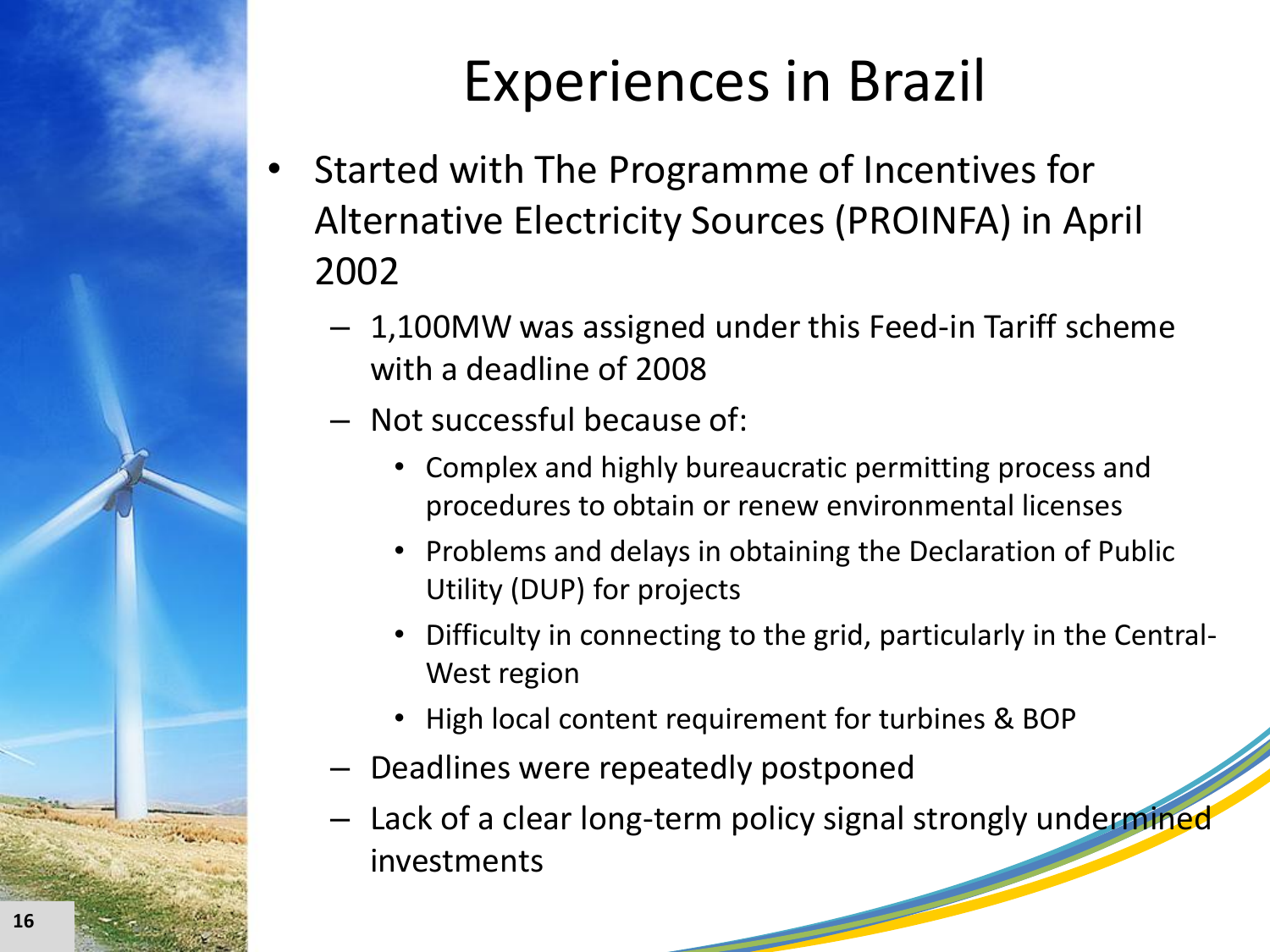# Experiences in Brazil

- In 2009 PROINFA was replaced with auction
- New policy signals spurred the development of the projects
- Under reverse price auction (competitive bidding system) aim was to efficiently and cost effectively increase the country's energy supply security
- Structure of the auction system set the bar for entry sufficiently high such that only serious players were able to compete for the tenders
- Rigorousness of this system has given the industry confidence to move ahead even with the very low prices of the winning bids in auctions
- 7,000 MW of wind energy pipeline has developed under the auction scheme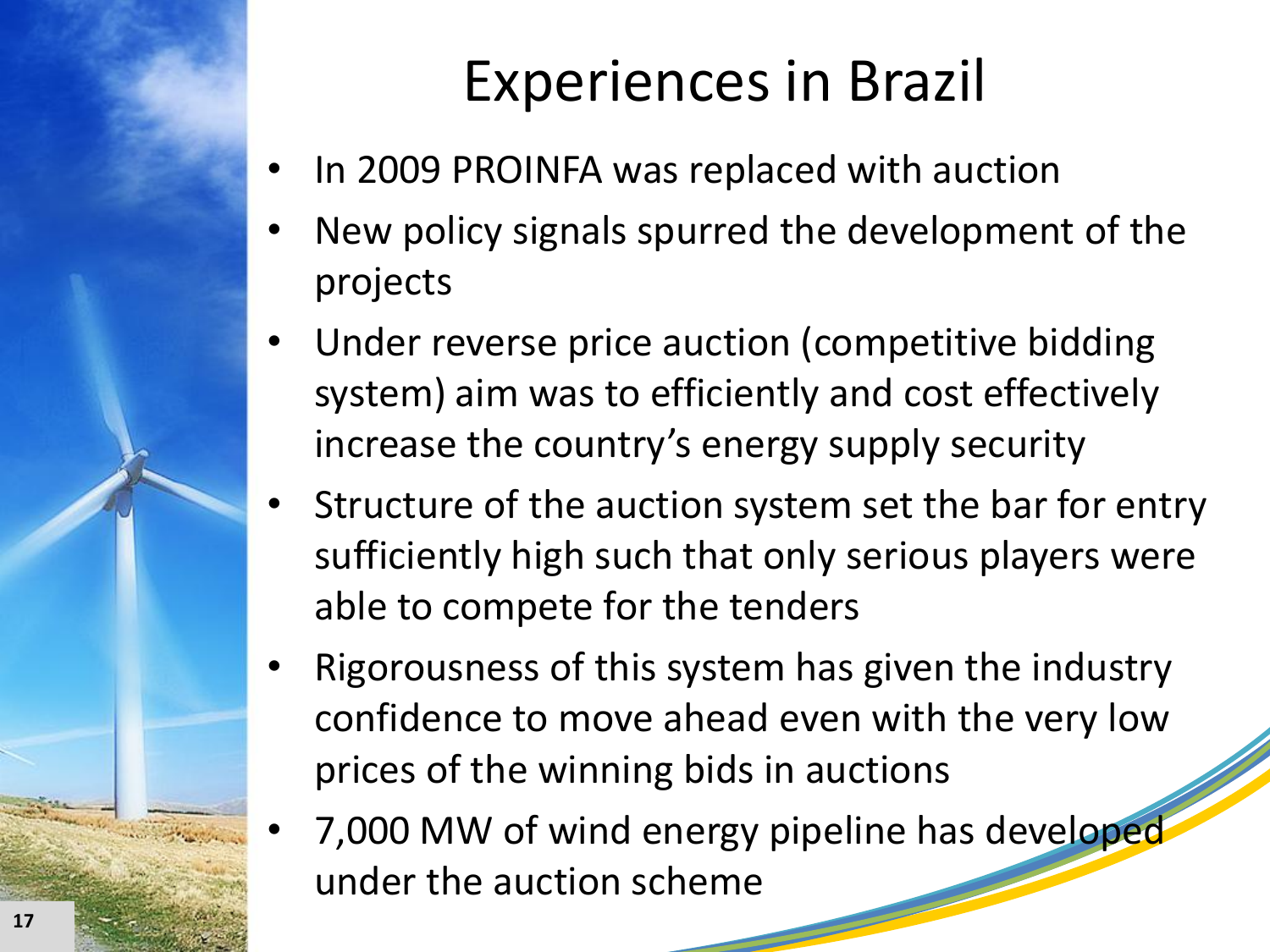#### Experiences in Brazil

**ABEEólica** 

Associação Brasileira de Energia Eólica

#### **Average Wind Tariffs**

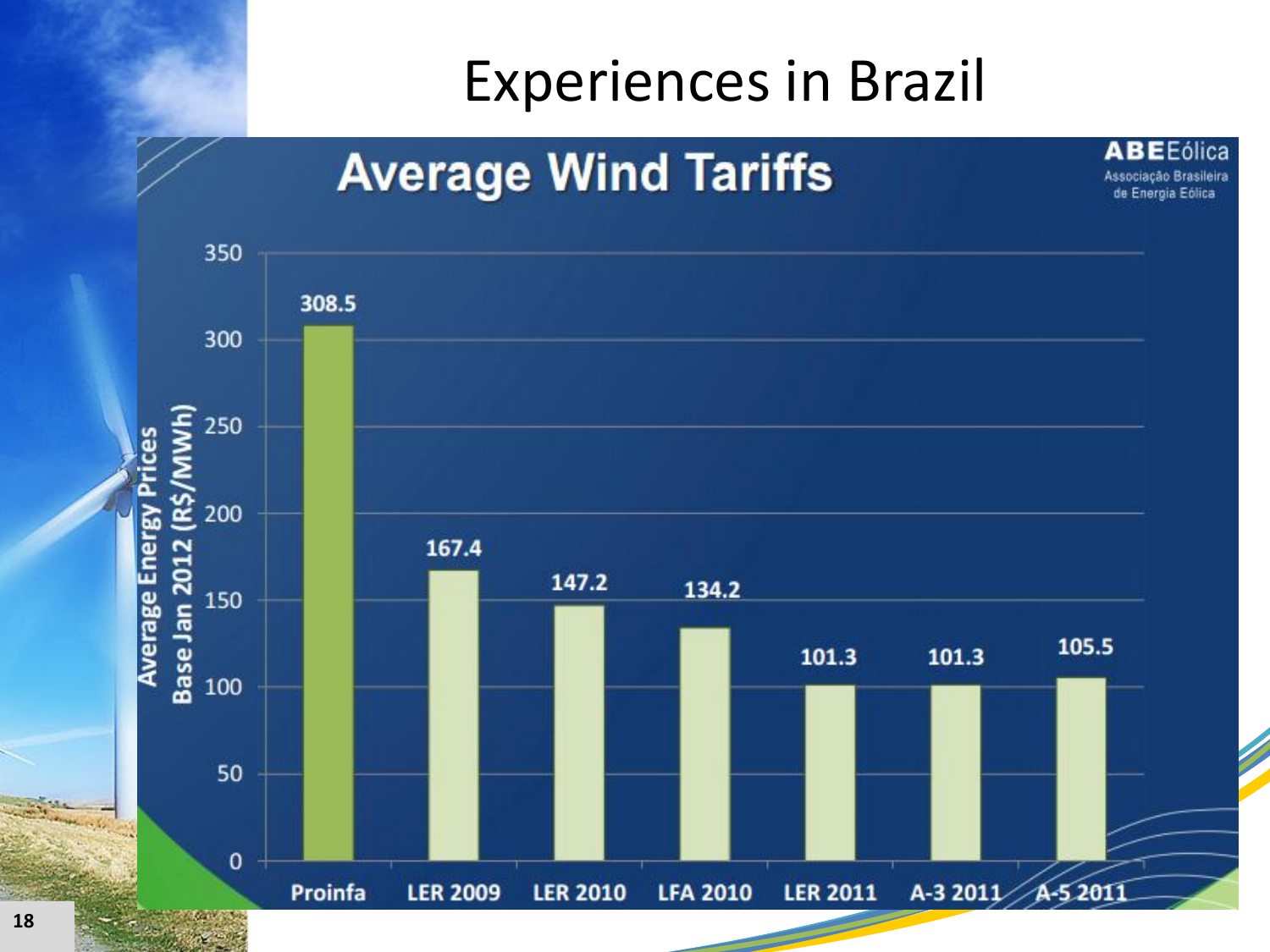# UK vs. Brazil

- UK started with auctions with little success
	- Renewable portfolio obligations with renewable energy credits has proved to be successful
- Brazil started with Feed-in tariff with luke warm uptake
- Auctions have resulted in sharp rise in wind projects

**Long-term targets for renewable accelerated development**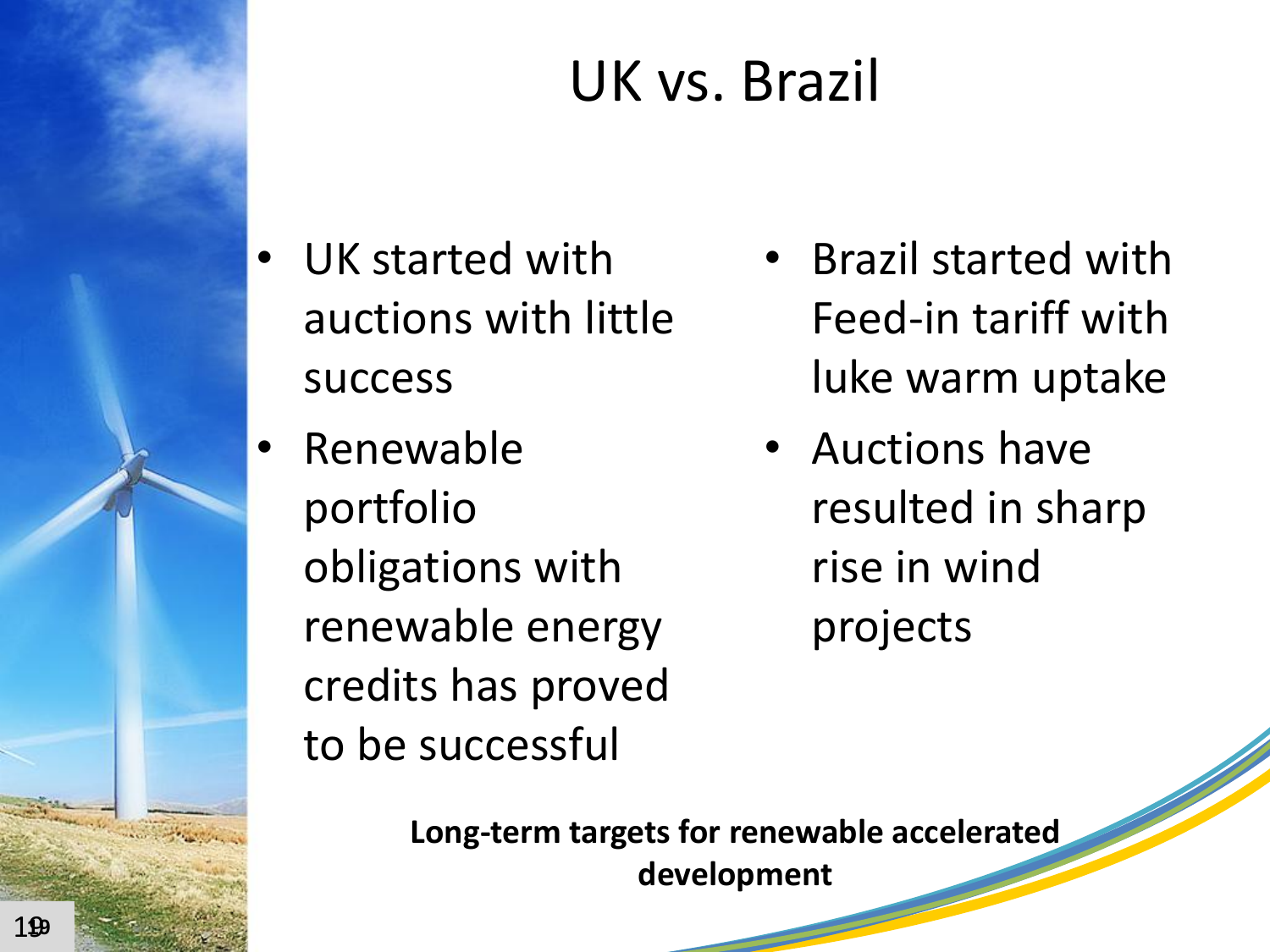# Experiences in Italy

- Italy's national policy for renewable operates through complex set of incentives:
	- Indirect regulatory support measures such as feed-in tariffs and fiscal incentives
	- Market based mechanism such as quota obligations and tradable green certificates
- According to the EU RE-Shaping study, Italy has the highest average expenditure for supporting wind power
- Result: Sustained investments despite long administrative procedures and grid constraints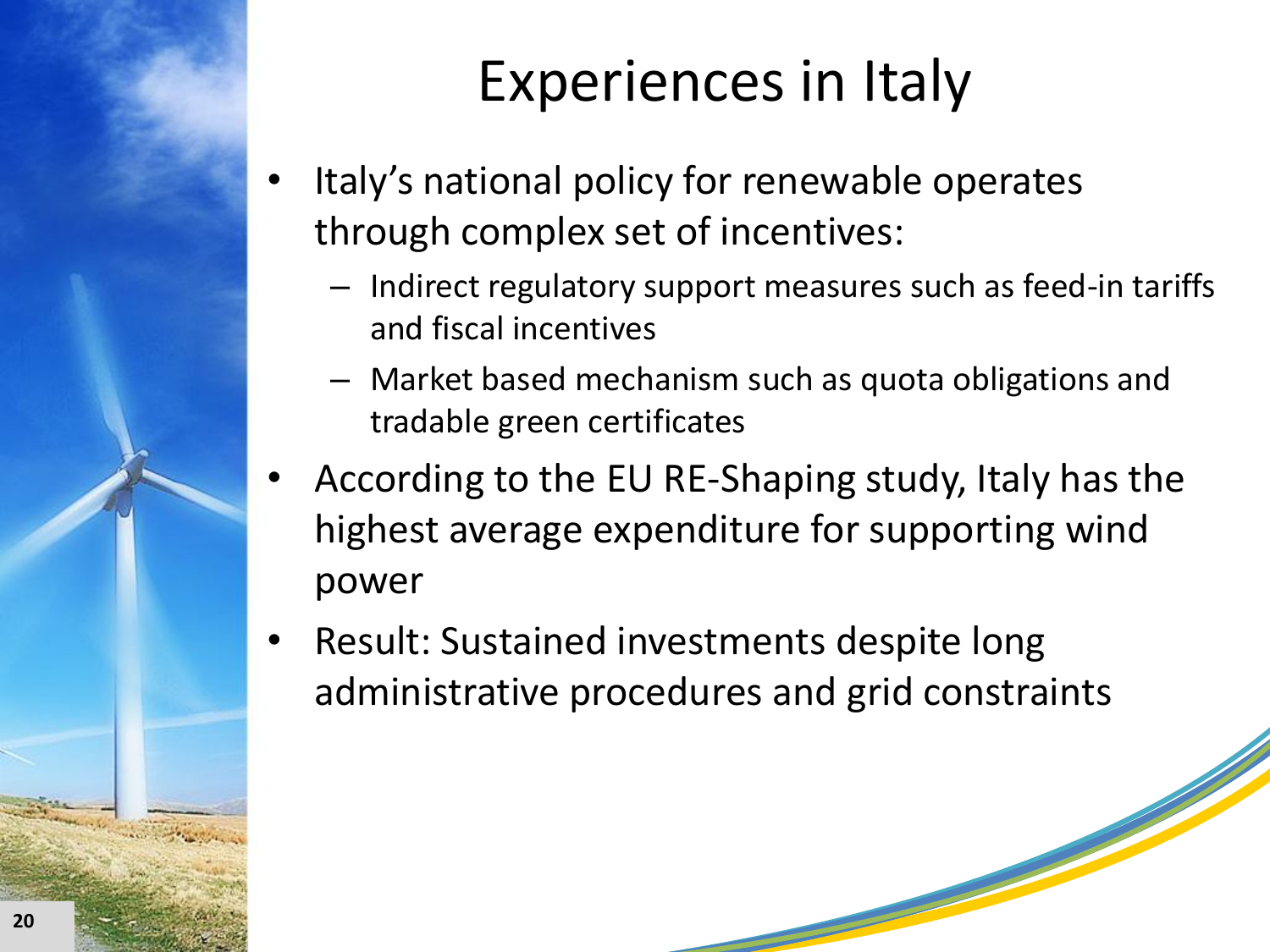### Experiences in Italy

- As examples of favorable incentives:
	- Price of Green Certificates was 109 EUR/MWh in 2005 and 130 EUR/MWh in 2007
- The current level of favorable incentives and support are not sustainable and a reduction is likely
- Starting 2013, the Green Certificates will be replaced with Feed-in tariff for small projects and tendering system for larger projects

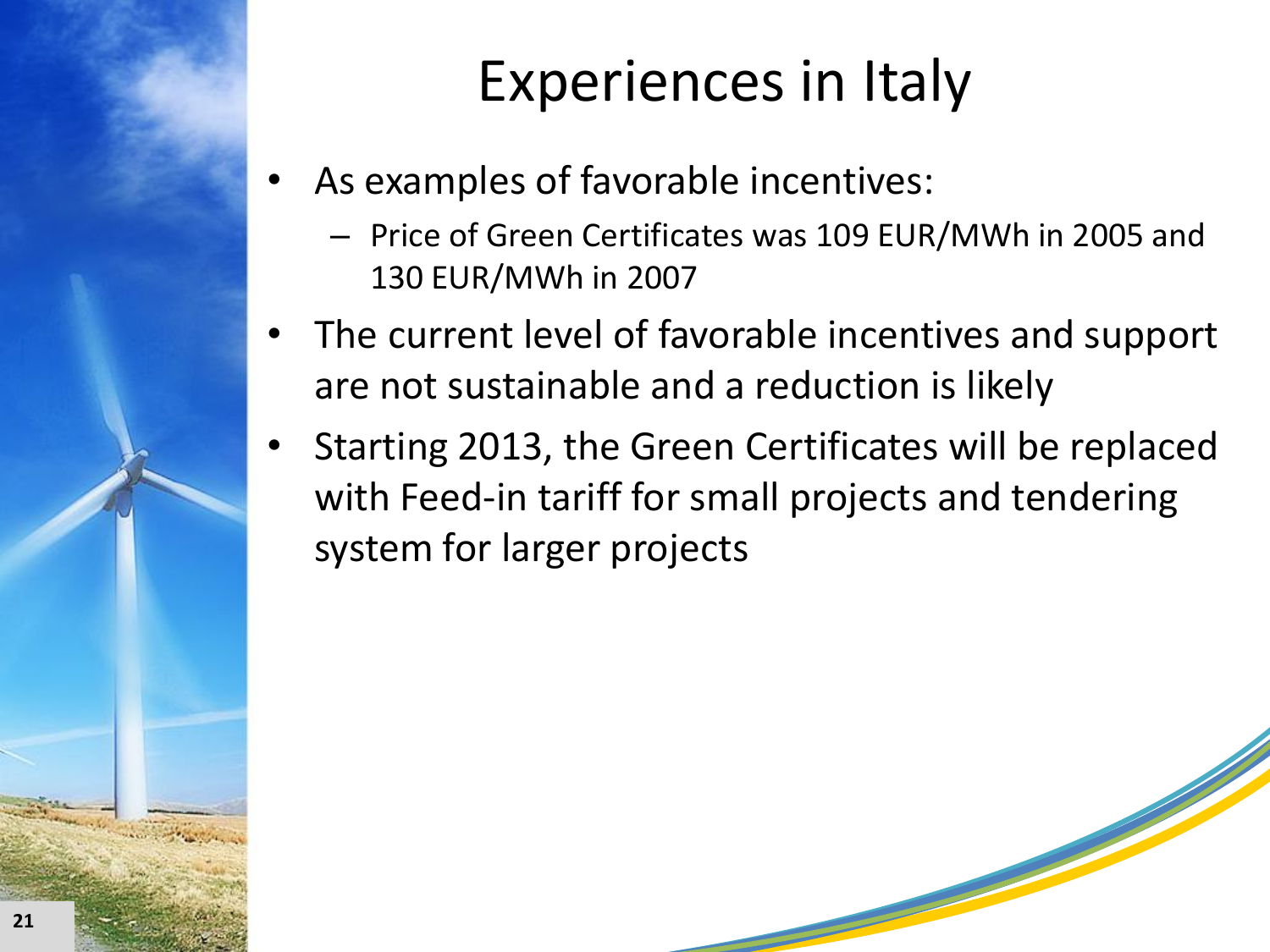

### Experiences in India

- Tried a wide variety of and combinations of incentives and market-based mechanisms:
	- In the formative years, the most successful incentive was 100% depreciation in year 1, which was reduced to 80% and now has been phased out. It has been replaced by a generation-based incentive.
	- Most states in India have Renewable Portfolio Standard, which are met by renewable energy purchases or tradable Renewable Energy Certificates (REC)
	- Most states have state-specific feed-in tariff, computed based on a cost-plus methodology
	- Few wind rich states allow for third party sale of electricity generated from wind projects within the state, in addition to banking and wheeling facility. These states have enjoyed large number of wind installations.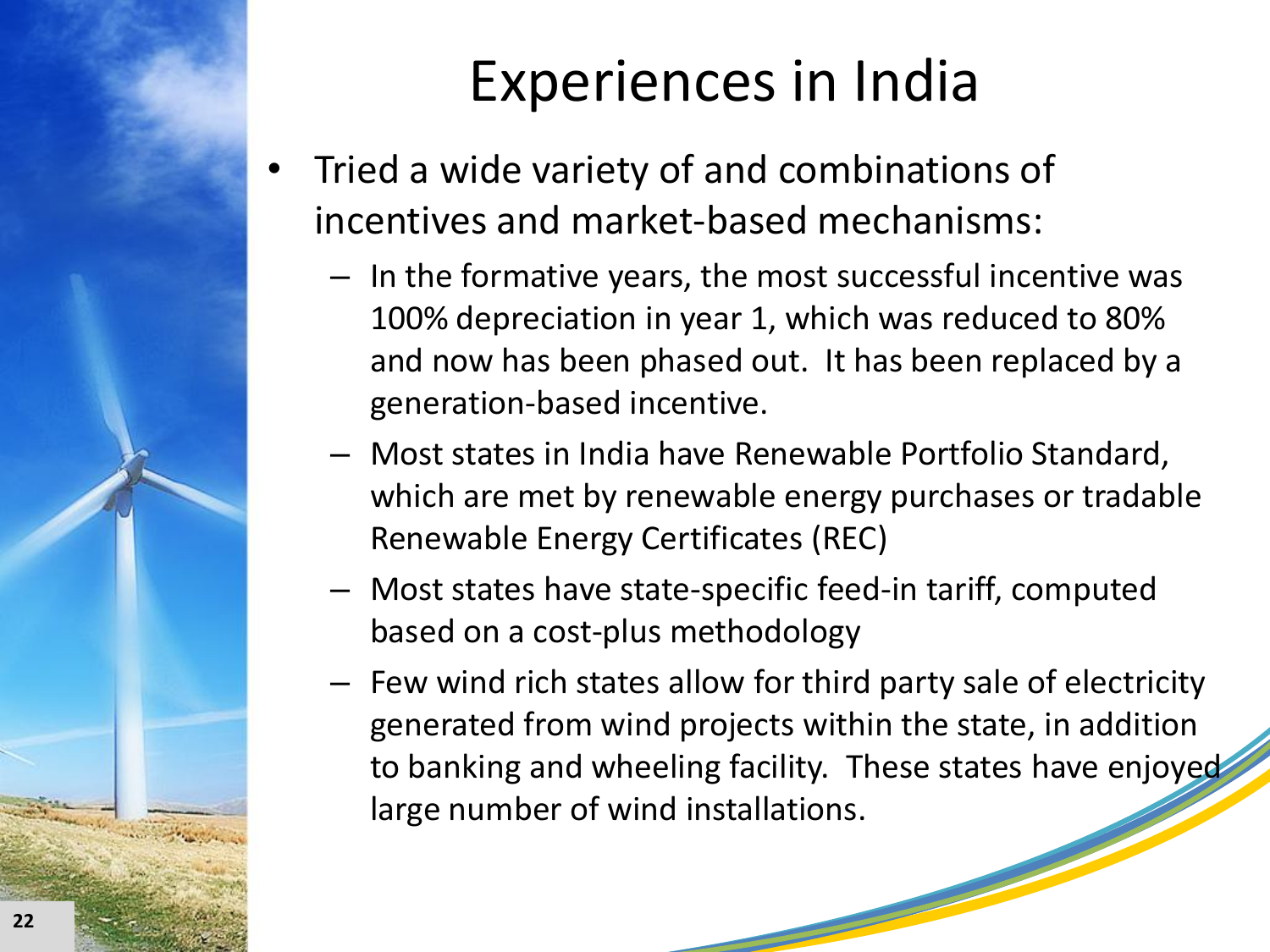

# Experiences in India

- India's early success was also from manufacturer driven vertically integrated model :
	- Wind turbine manufacturer provides complete start to end services--Land acquisition, installation, commissioning, operations and maintenance
- New model is Independent Power Producer based system with the following collection of incentives:
	- Feed-in Tariff
	- Generation-based incentives
	- Market oriented incentives in the form of RPS & RECs.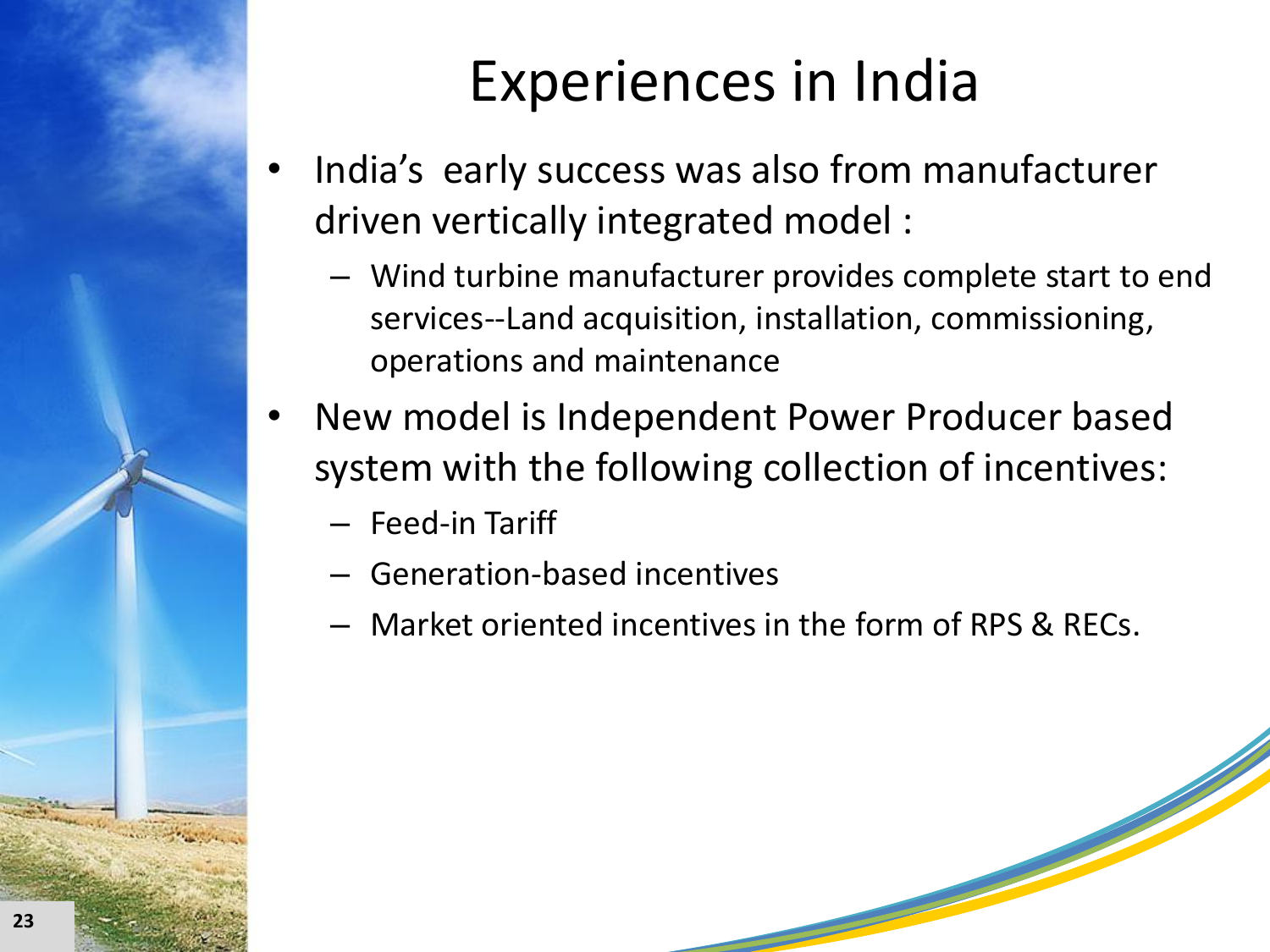

# Lessons from Italy & India

- Collection of incentives that combine feedin tariff and market-based incentives that are continuously fine-tuned is a recipe for success
- Policies that result in successful growth of renewable energy are not necessarily efficient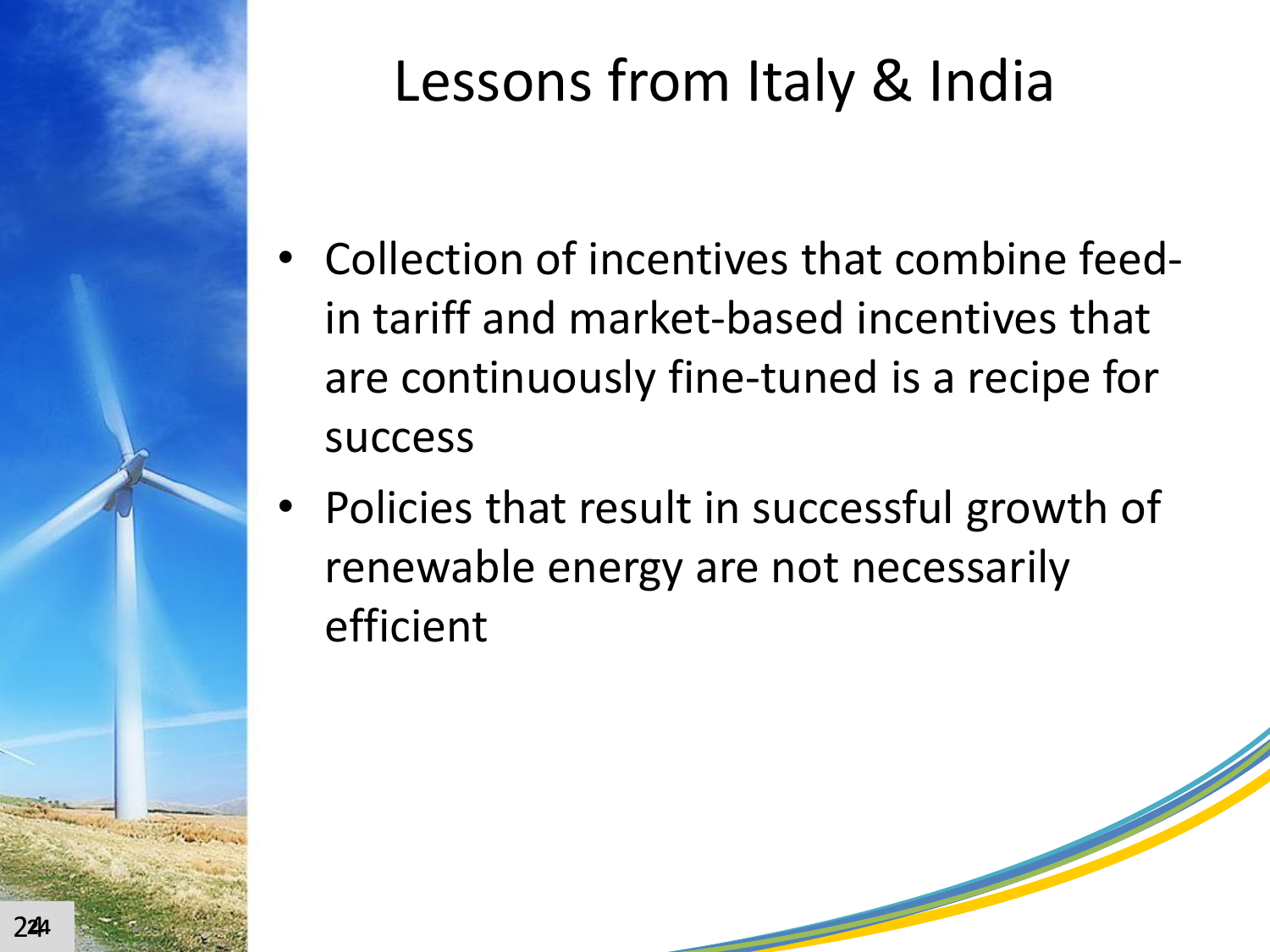

# Experiences in Denmark and Germany

- Denmark is the pioneer of wind industry, while Germany has the largest amount of wind installations in Europe
- Both countries have benefited from long-term renewable energy targets
- Primary incentive mechanism is feed-in tariff, specified as a premium over the market price
	- Denmark: Premium in 2009-2012 is 33.5EUR/MWh
	- Germany, the Feed-in tariff mechanism is extremely detailed and designed to respond to market developments. Since 2009, the total feed-in tariff is 92 EUR/MWh, with an annual degression.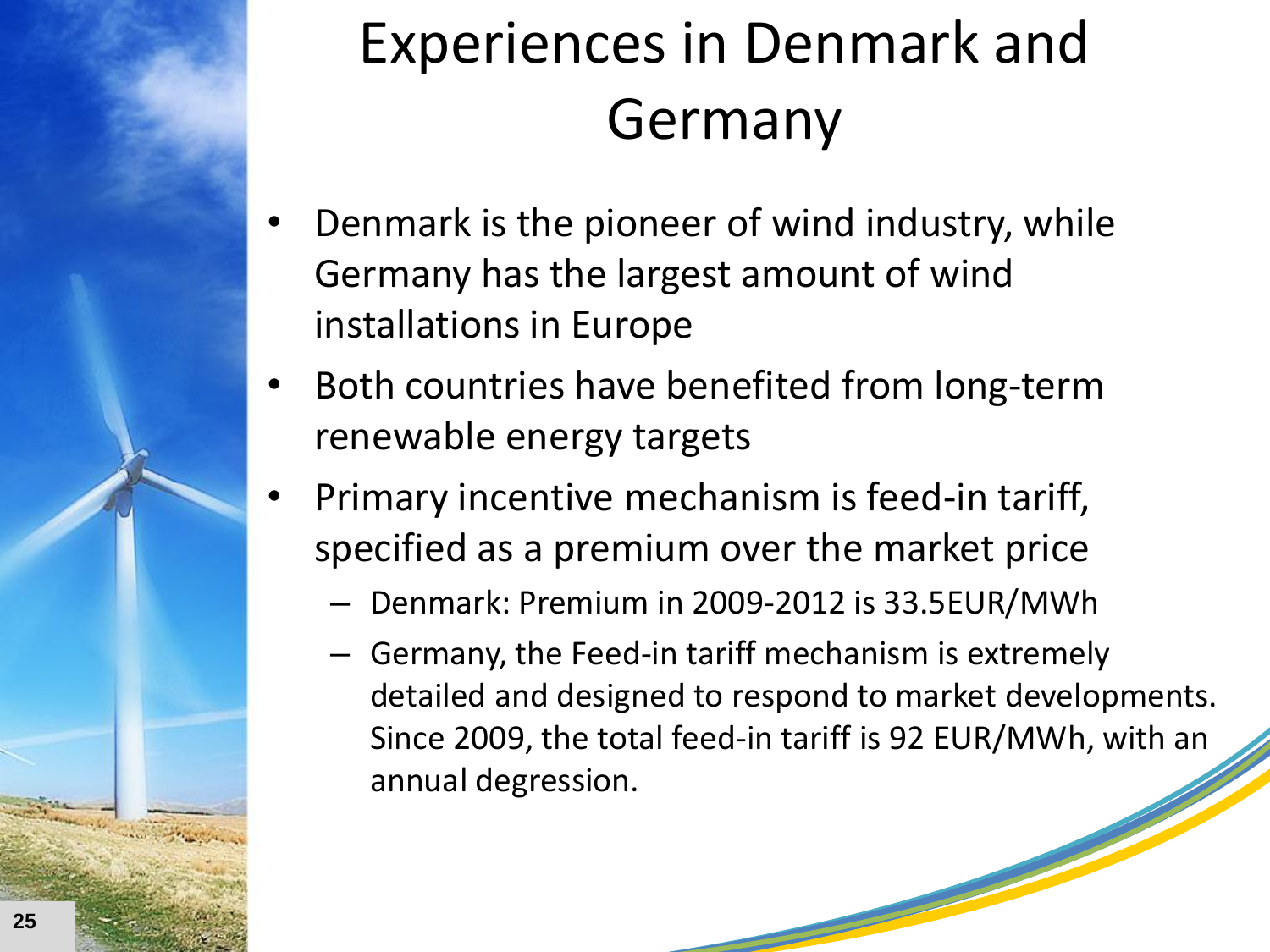

# Experiences in Denmark and Germany

- Both countries started with a very community-focused approach to wind development, which resulted in cooperative owned wind farms
- There were no auctions, so no competition from outside
- Market-oriented policies like auctions have been adopted recently, but only for off-shore wind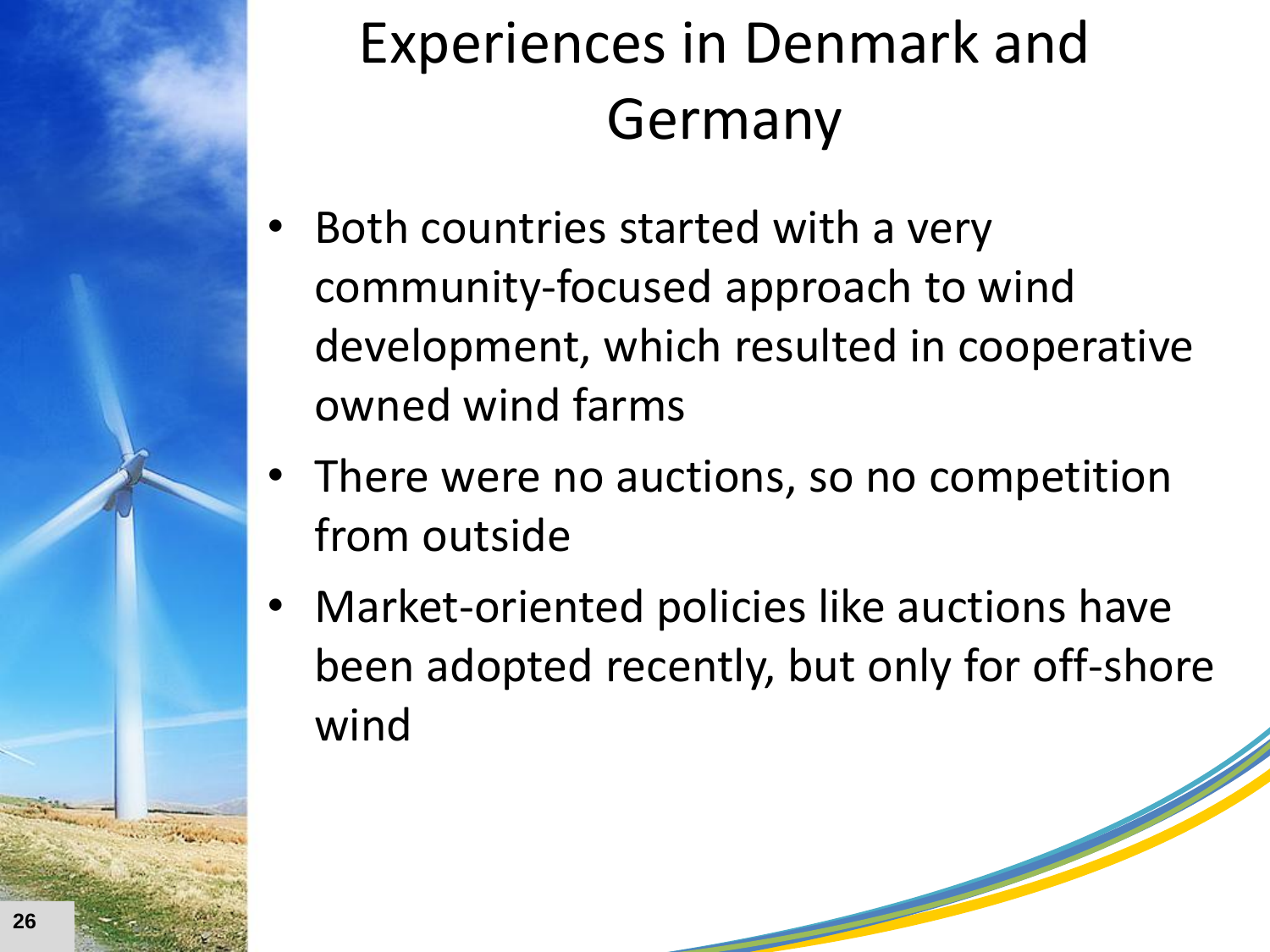

# Experiences in China

- China's wind industry has experienced extremely high growth. Primary reasons are:
	- Sustained government support
	- Clear long-term goals
	- Stable tariff
- Until 2008, there was low to moderate growth, and then experienced sharp growth
- Prior to 2008, the feed-in tariffs were determined by competitive bidding, which resulted in low and uncertain tariffs
- After 2008, the feed-in tariffs are fixed for different regions of the country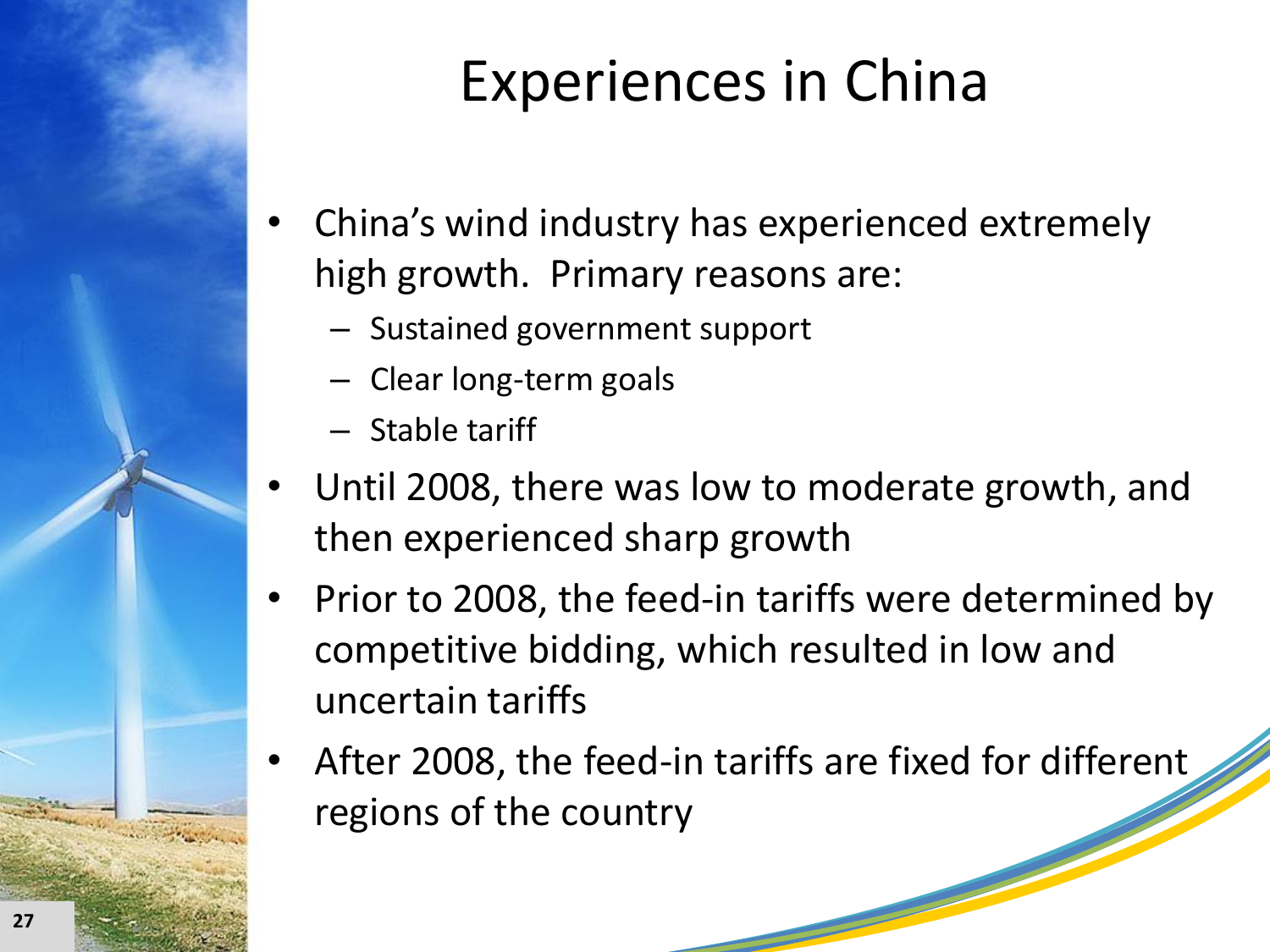# Lessons from Denmark, Germany and China

- Primary mechanism that has resulted in high growth is Feed-in tariff
- Stimulating growth requires constant fine tuning and adjustment based on market conditions
- Key ingredient in addition to feed-in tariff is long-term commitment reflected in longterm goals/targets for renewable energy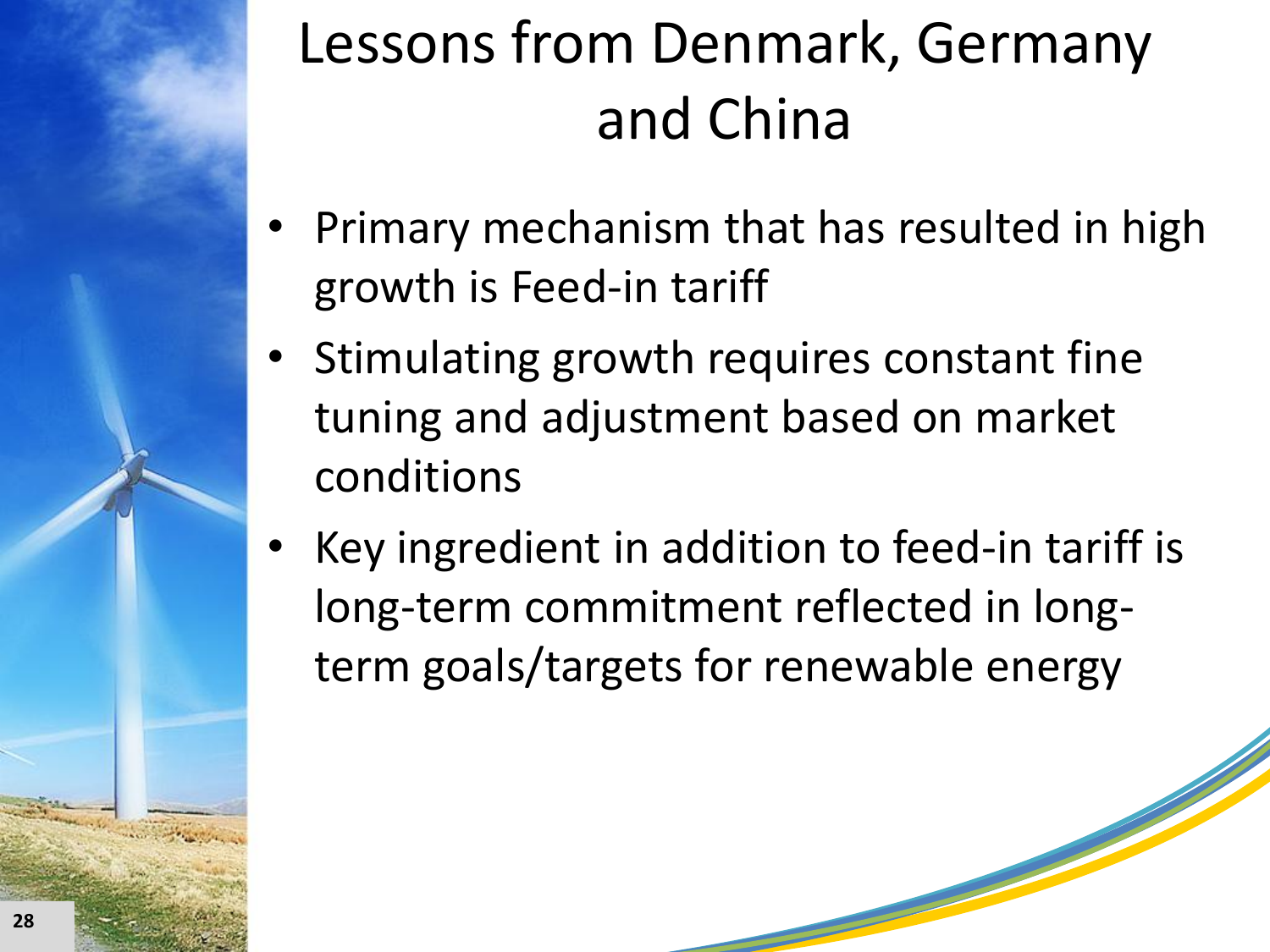# Experiences in USA

- Production Tax Credits (2.2c/kWh)
	- High uncertainty
- Accelerated depreciation (5 year)
- Several temporary schemes (ITC, grant, etc.)
- State specific Renewable Portfolio Standard & RECs
	- Steady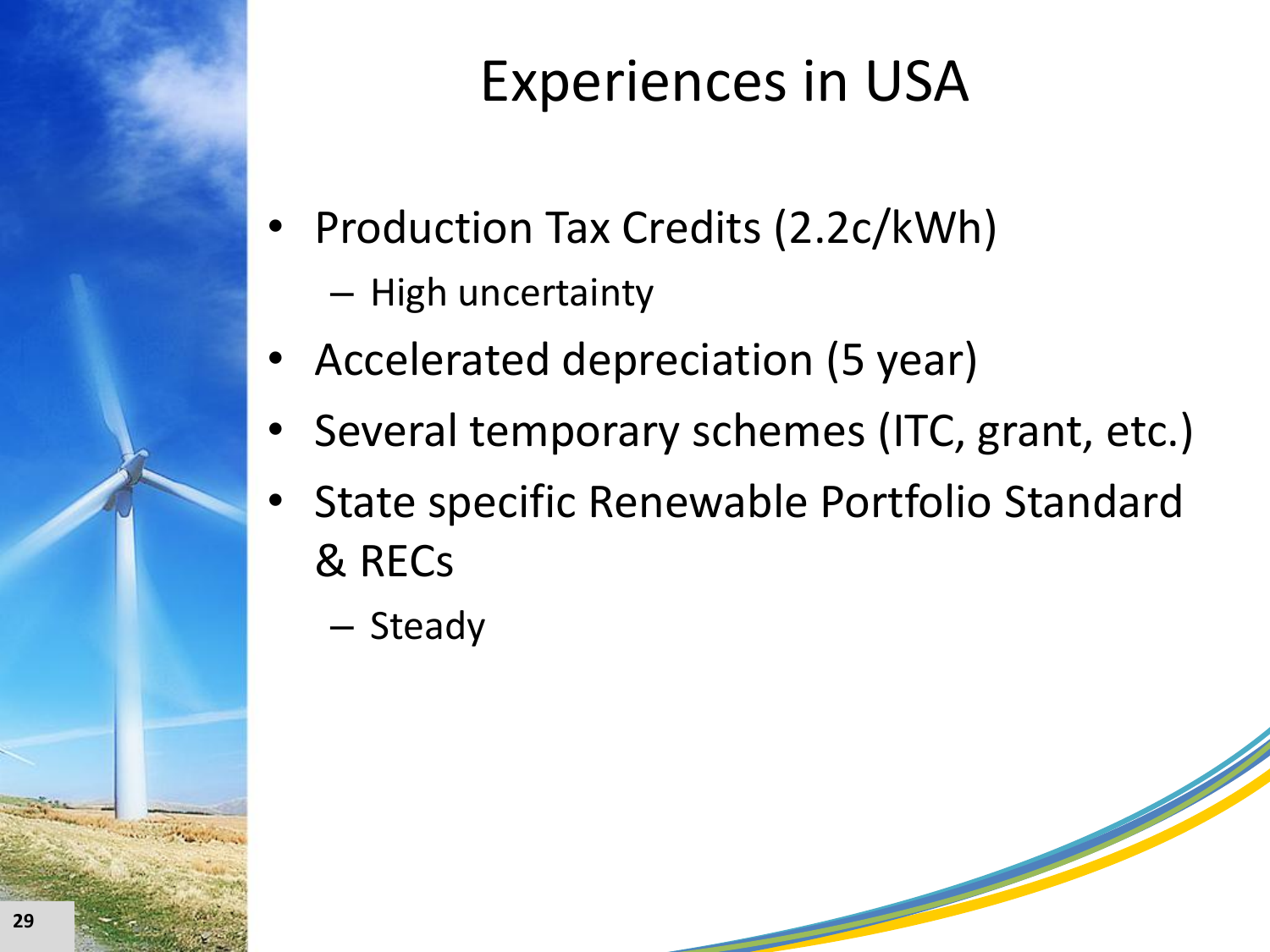#### Experiences in US

#### Wind provided 35% of all new U.S. power capacity in the last five years



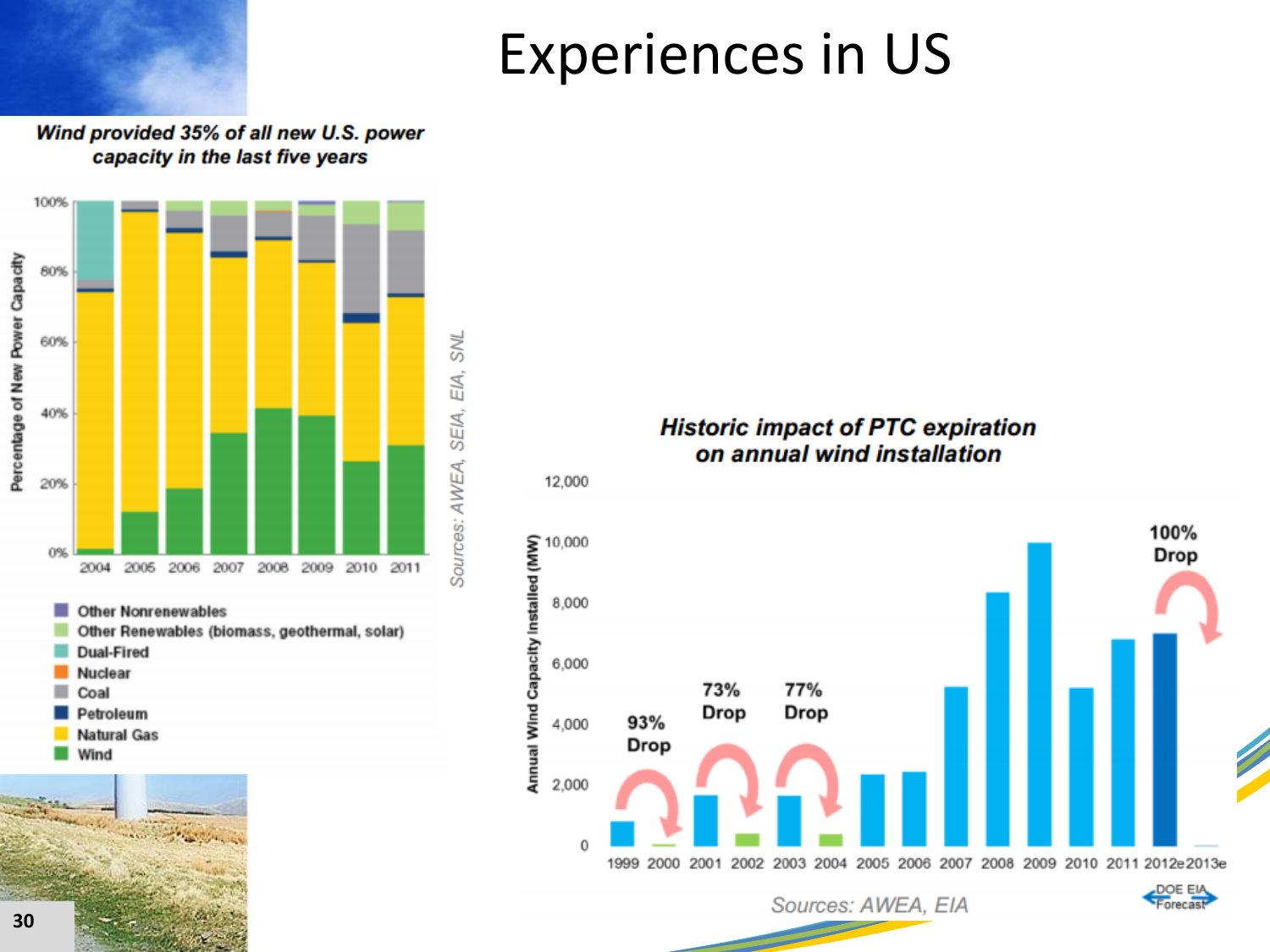#### Experiences in US

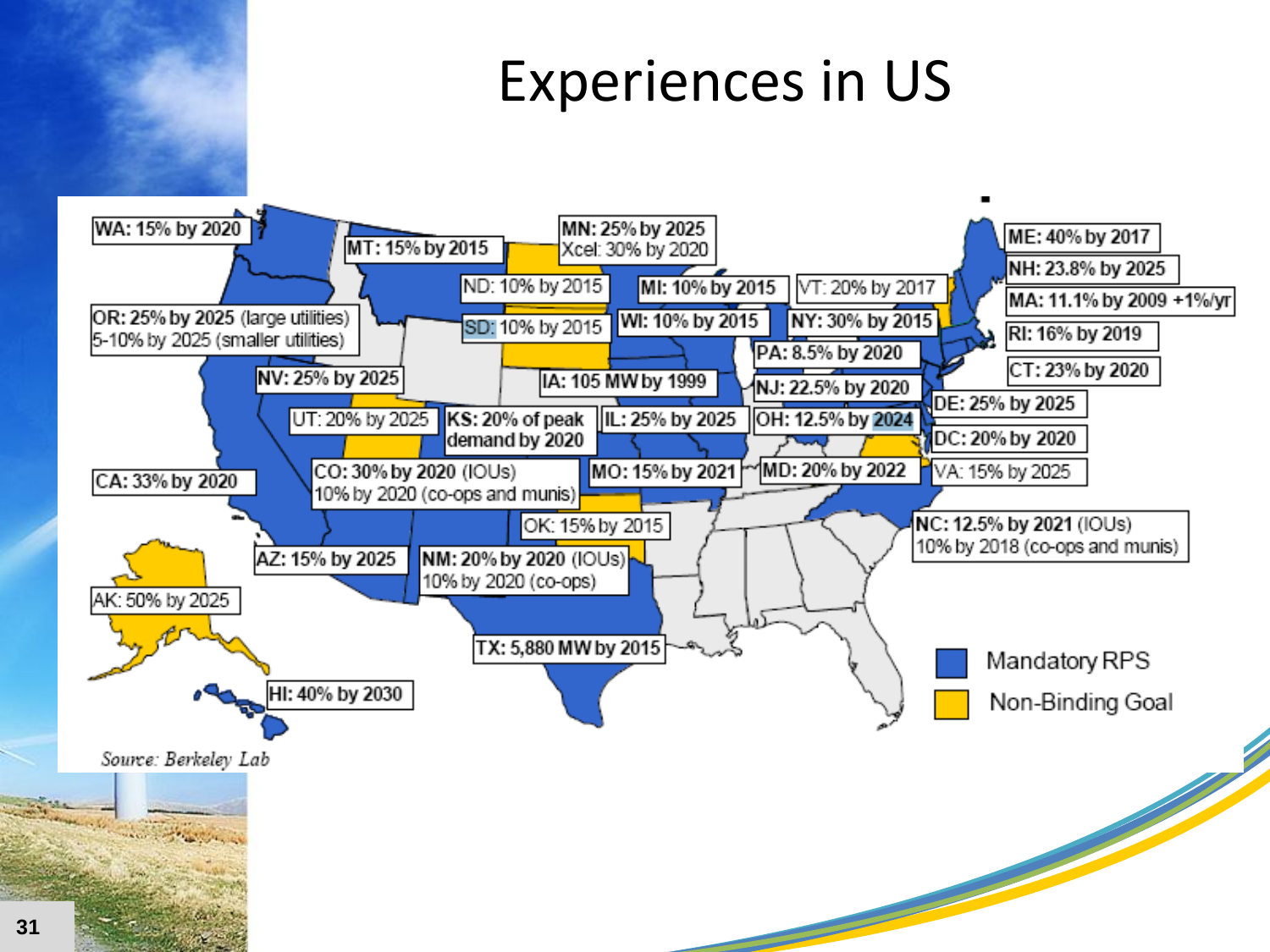

#### Experience in New Zealand

**Wind now supplies just over 4% of New Zealand's electricity with no subsidy or special treatment whatsoever.**

#### **NZ Electricity Supply Growth**

For the next 10 years at least, the majority of demand growth is expected to be met from wind, geothermal and hydro.

No gas plants are expected except for peaking to mid-merit plant to support intermittent renewable generation.

Why?

Economics favour renewable investment.

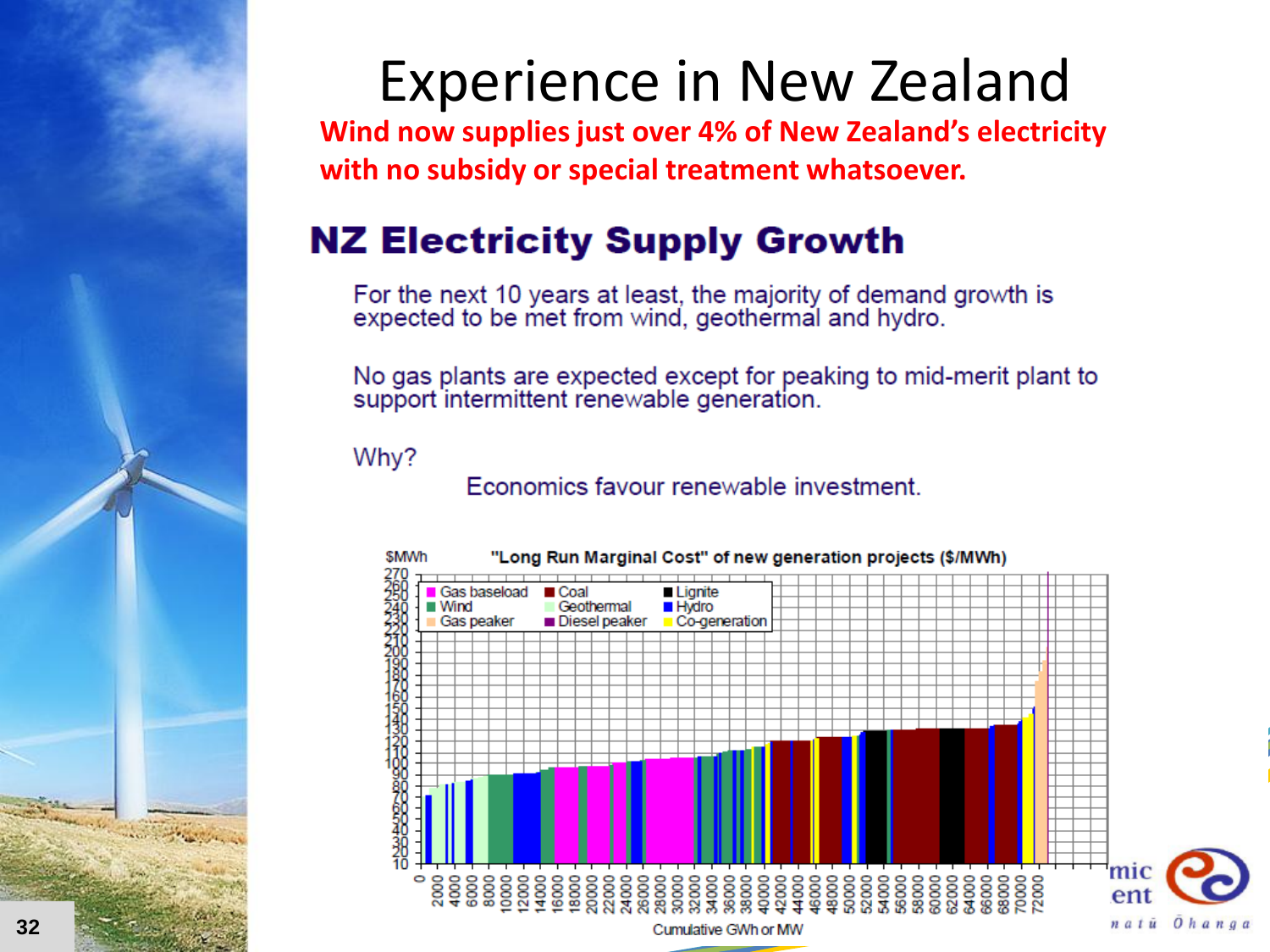#### **Conclusions**

#### There is no "one-size-fits-all" model

- None of the policies were effective in the first or second iteration.
- The most successful renewable energy markets have evolved over successive iterations
- Successive iterations not only align incentives with market/investor expectations, but also demonstrate a longterm commitment of government to tune policy parameters in response to market conditions
- Policies must be long-term with built in flexibility and mechanisms to adapt to lack of or excessive development of wind energy
- Built-in flexibility and mechanisms must be transparent and predictable to ensure steady progress of RE development.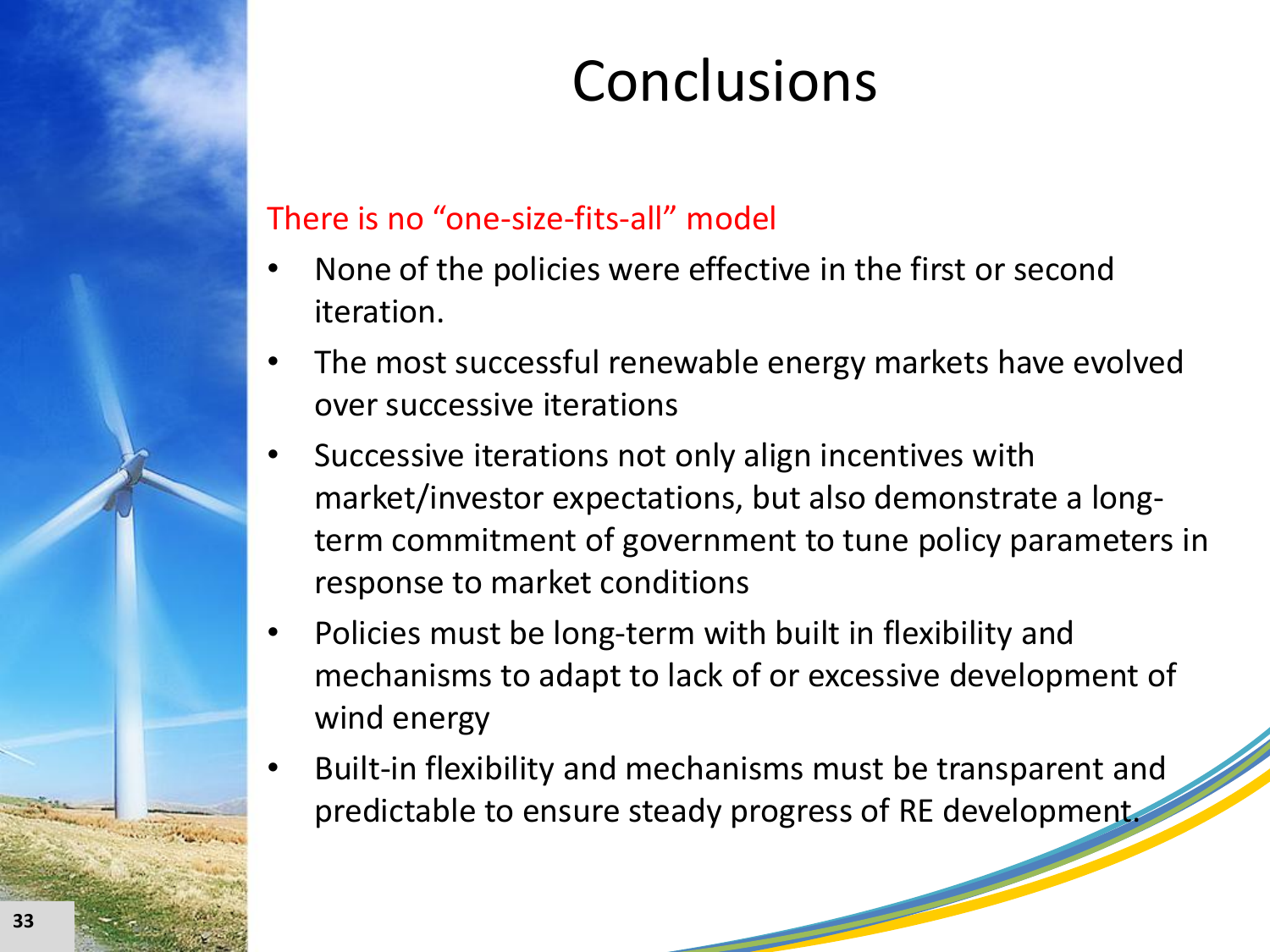Several countries changed support regime over time in order to adapt to **the technology maturity and learning process**

- **China** 1/ demonstration phase, for a few projects 2/ tendering process and locally negotiated prices 3/ feed-in system taking into account the intensity of the wind resource, with clear national targets.
- **Brazil** 1/ dedicated programme, with a feed-in tariff 2/ launch a reverse auction system, with a large amount of projects.
- **Greece** : several changes in legislation. Latest are: clear targets, a one-stop-shop approach, clear administrative deadlines, a clear tariff structure, incentives for local communities, support to project investment, and land use planning.

Source: Efficient policies for wind power development Draft summary findings, **Dr. Nicolas Fichaux, IRENA**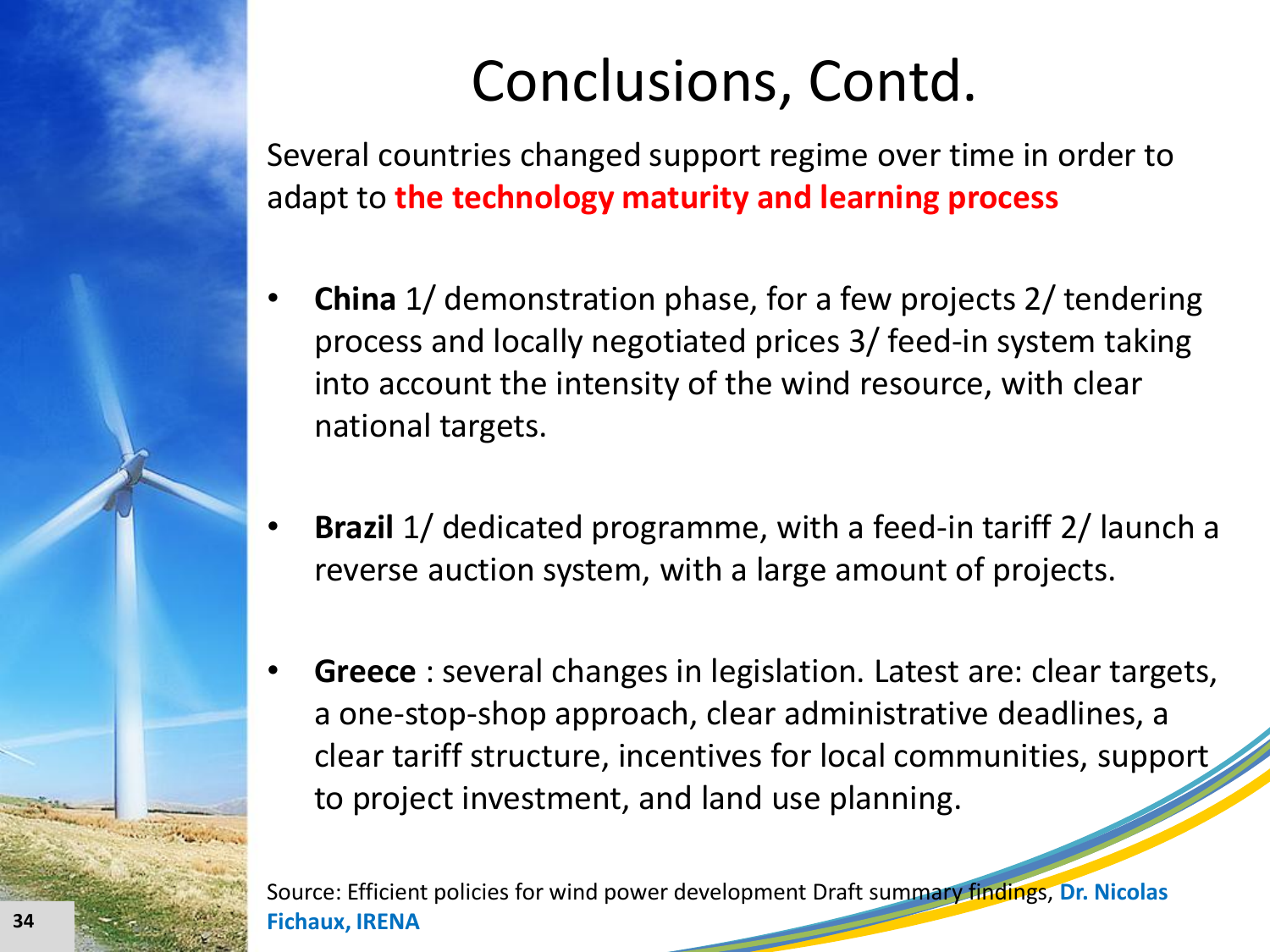**An efficient scheme provides security on investment and a decent return on investment.**

- Germany **feed-in tariff**, provides long-term guarantees and a fair return on investment to investors, taking into account the learning process of the technology.
- Portugal a **feed in tariff** (15 years protected from inflation), and a boost provided by a **tender** in three phases, which led to the creation of an industrial cluster for wind energy.
- Spain feed-in tariff as a **premium** paid over the **electricity market price**. Targets a stable return on investment of 7%. Recent cuts in the scheme.
- Italy **certificate system**, with obligation for energy producers and importers to inject a quota of renewable energy, under the form of certificates bought from own renewable energy production or from third party. Further adapted to the technology by granting more value to less mature technologies and compensating for the learning process

Source: Efficient policies for wind power development Draft summary findings, **Dr. Nicolas Fichaux, IRENA**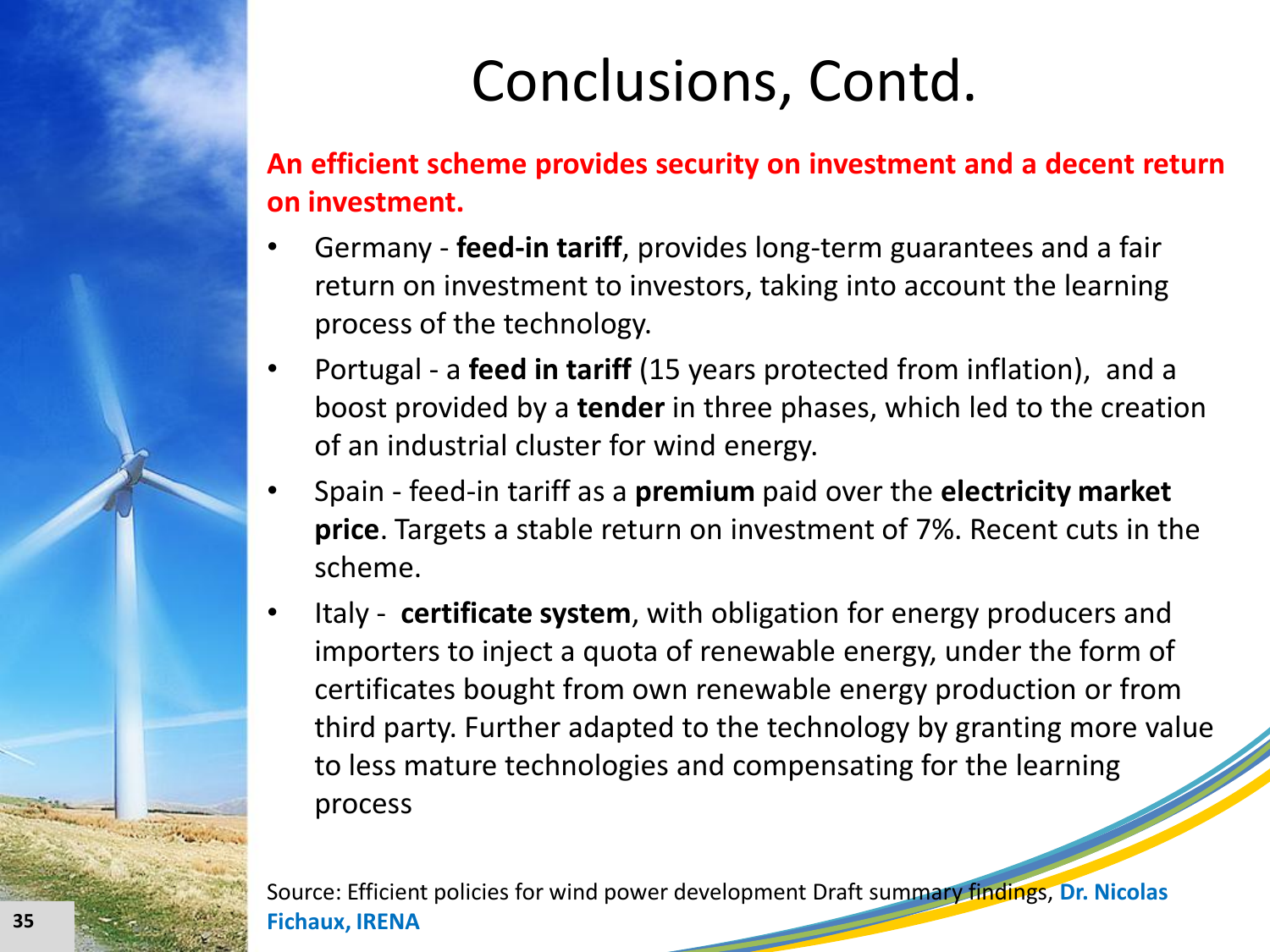**A tendering system does not seem to work as long as the technology is at the start of the learning curve** – the supply chain is not in place and the costs are not well known. Risks are high to have too low bids, leading to non-completion of projects**:**

- **UK** 1/ auctioning system low completion rates,  $2/$ certificates system on pure market based, 3/ similarly to Italy got a bonus adapted to technology risk.
- **Ireland** 1/ Tendering system large amount of projects, many not developed. 2/ market really took off when a feed in tariff scheme was created with clear targets.
- **Brazil**  1/ programme based on feed-in tariffs, which created capacities in the country, and a learning experience. 2/ the auction system
	- Specific case study: Brazil has very important resource hence potentially low LCOE, an important potential market, providing export opportunities. The auction price is protected from inflation, which mitigates part of the risks. In such specific configuration, the industry is taking the risk to invest in the market and create an industrial base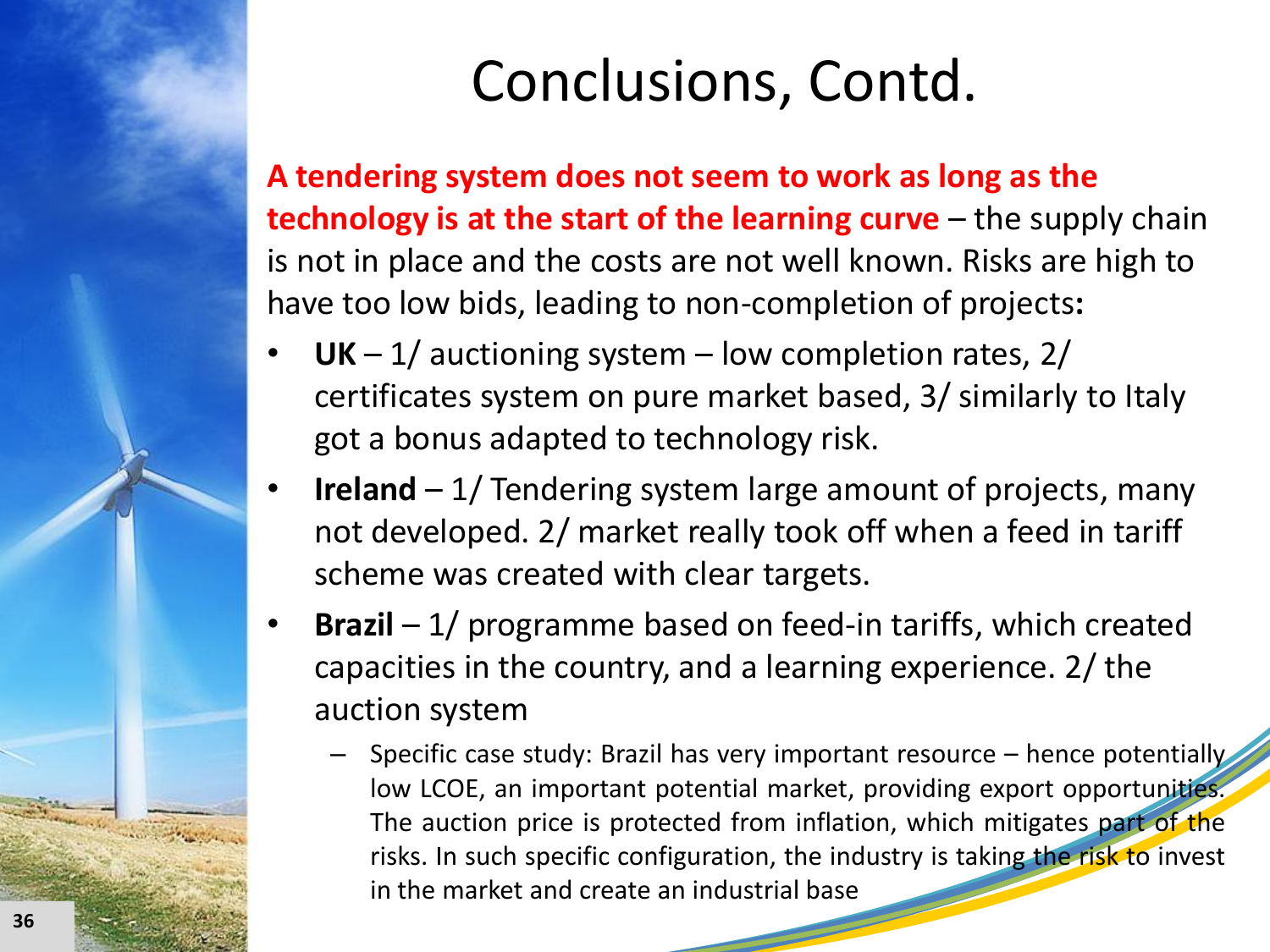#### Policy sequencing is critical for policy effectiveness

- Preconditions must be in place before RE policy is introduced, otherwise bottlenecks are created and there is chaos
- Preconditions:
	- Basic legal and regulatory mechanisms: Deregulation, IPP contracts
	- Institutional and administrative processes to conduct auctions, issue licenses, sign PPA
	- Legal and regulatory frameworks for grid connection and integration